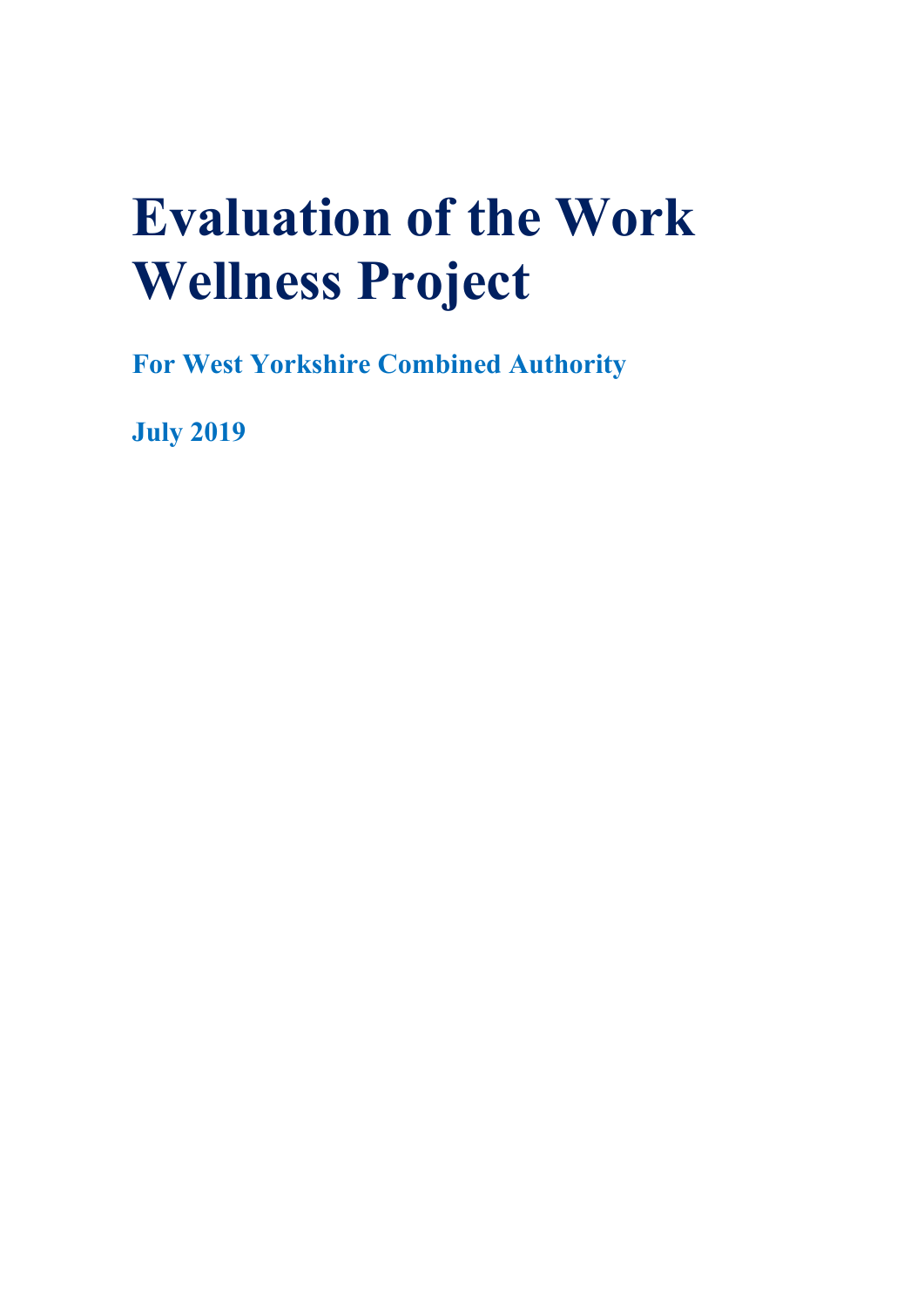## **Contents**

| $\mathbf{1}$ . |    |
|----------------|----|
| 2              |    |
| 3.             |    |
| 4.             |    |
| 5.             |    |
| 5.1            |    |
| 5.2            |    |
| 5.3            |    |
| 5.4            |    |
| 5.5            |    |
| 5.6            |    |
| 6              |    |
| 7.             |    |
| 7.1            |    |
| 72             |    |
| 7.3            | 32 |
|                |    |

| Project number:                                                                                                                                                                                                                         | <b>HEALT04-8342</b>                                     |  |  |  |  |  |
|-----------------------------------------------------------------------------------------------------------------------------------------------------------------------------------------------------------------------------------------|---------------------------------------------------------|--|--|--|--|--|
| Title:                                                                                                                                                                                                                                  | Evaluation of the Work Wellness Project                 |  |  |  |  |  |
| Location:                                                                                                                                                                                                                               | S:\ProjectFiles\W\West Yorkshire Combined Authority\HEA |  |  |  |  |  |
|                                                                                                                                                                                                                                         | LT04-8342 Work Wellness\Reports\Report V1.doc           |  |  |  |  |  |
| Date:                                                                                                                                                                                                                                   | May 2019                                                |  |  |  |  |  |
| Report status:                                                                                                                                                                                                                          | 2nd Draft                                               |  |  |  |  |  |
| Approved by:                                                                                                                                                                                                                            | Michael Fountain                                        |  |  |  |  |  |
| Authors:                                                                                                                                                                                                                                | Becky Gulc & Kay Silversides                            |  |  |  |  |  |
| Comments:                                                                                                                                                                                                                               | To: Becky.Gulc@garesearch.co.uk &                       |  |  |  |  |  |
|                                                                                                                                                                                                                                         | Kay.Silversides@garesearch.co.uk                        |  |  |  |  |  |
| This research has been carried out in compliance with the<br>International standard ISO 20252, (the International Standard for Market and Social research), The Market<br>Research Society's Code of Conduct and UK Data Protection law |                                                         |  |  |  |  |  |

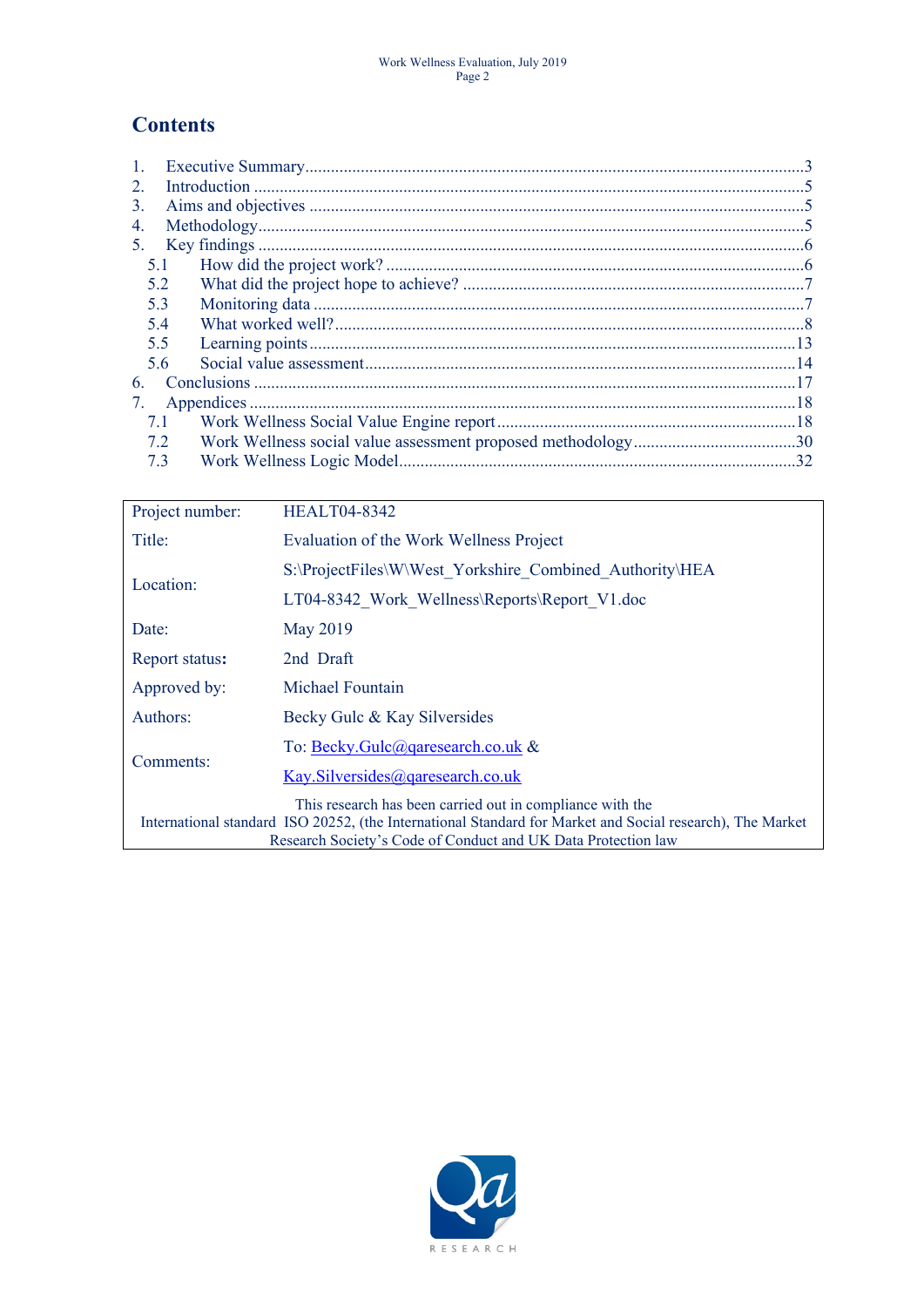## <span id="page-2-0"></span>**Acknowledgements**

Qa Research would like to thank those who contributed to this evaluation, including professional stakeholders (including GPs) and clients of Work Wellness who agreed to be interviewed. We would also like to thank Gráinne Hillery (Work Wellness Adviser) for her time and support in putting together this evaluation report.

## **Foreword**

**Cllr Susan Hinchcliffe, Chair of the West Yorkshire Combined Authority and Leader of Bradford Council, comments:**

*"The primary focus of national policy is on addressing health issues, alongside other needs, such as skills deficits, in order to get people into employment. There is a growing recognition that we also need to help people who are already in employment to deal with health conditions to keep them in work and to stay connected to the labour market. People who fall out of the labour market for health reasons often find it difficult to re-connect.*

*In this context, social prescribing is increasingly seen as an effective mechanism for addressing health conditions through referral to non-clinical interventions.*

*Work Wellness was developed as an innovative pilot which uses social prescribing to support people who were off work, or at risk of being off, due to stress, anxiety or depression. We wanted to test the effectiveness of referral to holistic, one-to-one advice, coaching and action planning as a means of tackling the full range of issues that prevented patients from returning to work.* 

*This evaluation of the pilot provides an important insight into the effectiveness and value for money of this approach, the scale and nature of the benefits and the practical lessons learnt from delivery.*

*The findings will provide a strong basis for informing decisions about rolling out similar projects more widely. In this respect it is relevant not just to the Leeds City Region but to policy-makers and practitioners across the country."*

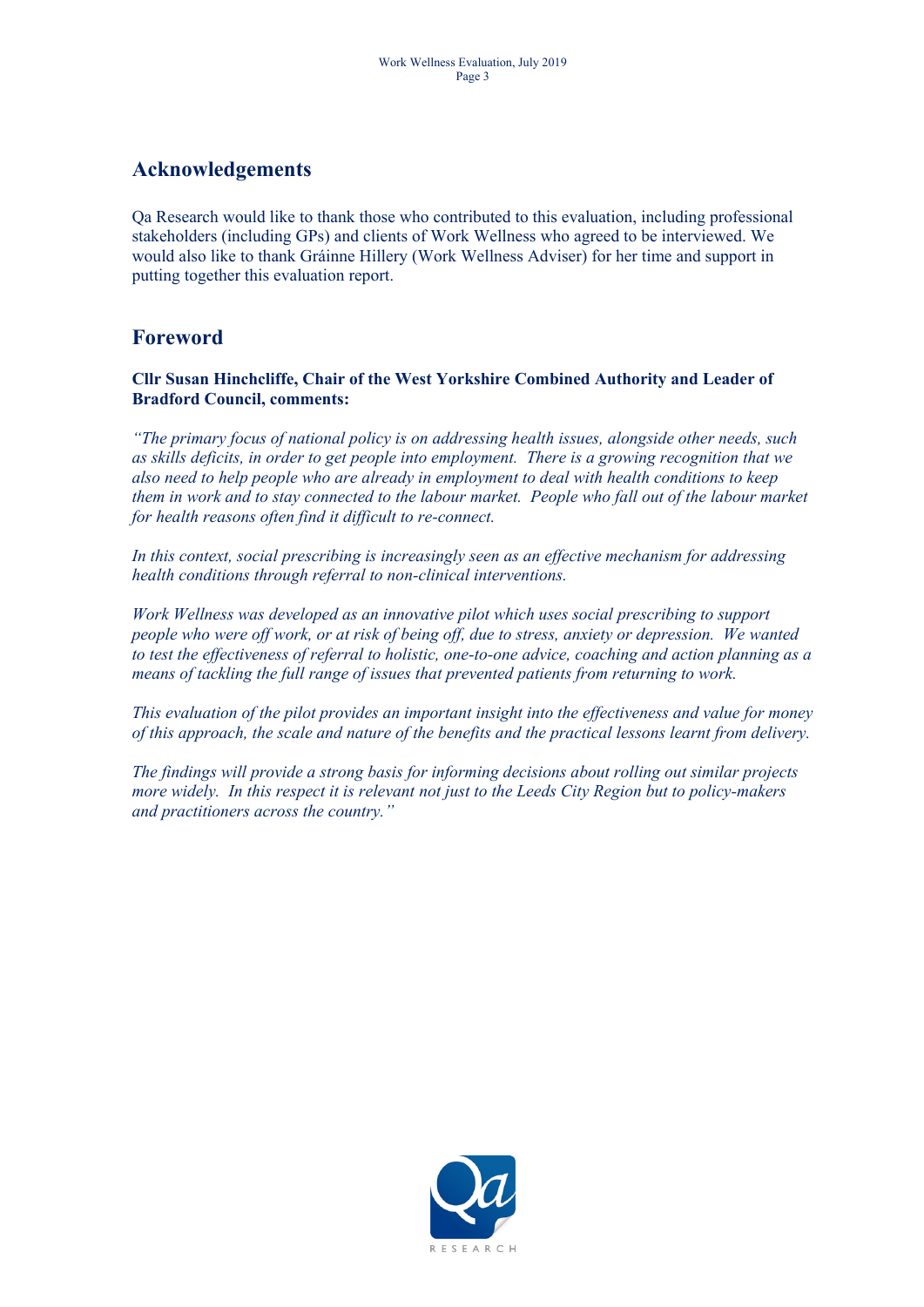## **1. Executive Summary**

In February 2019 West Yorkshire Combined Authority commissioned Qa Research to conduct an independent evaluation of the Work Wellness project in York.

Work Wellness was an exploratory social prescribing project focussing on people aged 50+ who were signed off sick from work. The project was concerned with testing the theory that a nonclinical intervention could have a positive impact on ensuring those aged 50+ with mental health conditions can remain in work long-term, for the benefit of the individual and the wider economy. The project was set in the context of an increasing trend for those over 50 who are absent from work due to ill-health to fall out of the labour market altogether.

The project was awarded £27,350 and following a two-month period of networking project delivery took place between February 2018 and February 2019 by a Work Wellness Adviser (WWA). The adviser was based at and line-managed within the York Learning team at City of York Council whilst the overall project was managed by an independent consultant contracted to West Yorkshire Combined Authority. The project had a modest target to work with 10 people in the target demographic (50+ and in-work) to enable them to remain in work or return to the workplace if they were currently within a period of sickness absence.

Qa Research examined a range of secondary data as part of this evaluation provided by the WWA including monitoring, outcome and impact data for clients and employers. This also included a Social Value Engine which Qa has independently appraised with the support of a partner. Qa also conducted some independent primary research with a range of stakeholders as part of the evaluation.

The key findings from the evaluation are:

- Work Wellness demonstrated an effective model for supporting employed people who are experiencing low level mental health issues to remain in employment and/or negotiate adjustments or other arrangements with their employers - 70% of those supported were still employed at the end of the project.
- There was a clear demand for the service with the original target of 10 being exceeded sevenfold.
- Locating the WWA within GP surgeries was very effective in maximising uptake of the service with only 5 'no-shows' out of c.70 referrals.
- Clients reported a range of positive outcomes, and seemed to particularly value the length of time that the WWA could offer, the impartial non-judgmental perspective, and the support with confidence-building.
- Feedback from GPs was overwhelmingly positive with GPs indicating a reduction in time spent on repeat visits from Work Wellness clients.
- The project did not set out to specifically raise awareness or educate employers on the topic of mental health, however there was an increasing demand for the WWA to speak at events and share their learning/case studies during the latter stages of the project, (including from organisations such as Mind and a large national retailer). This work to influence employer behaviour is an example of 'added value' where Work Wellness extended its activity beyond the original remit of the project.
- Evidence from the social value assessment is promising in terms of delivering cost savings to the NHS and DWP and most importantly in keeping people aged 50+ in positive employment and financially secure. The assessment produced a Net Social Value of  $\hat{\text{E}}9.10/\hat{\text{E}}1$ .

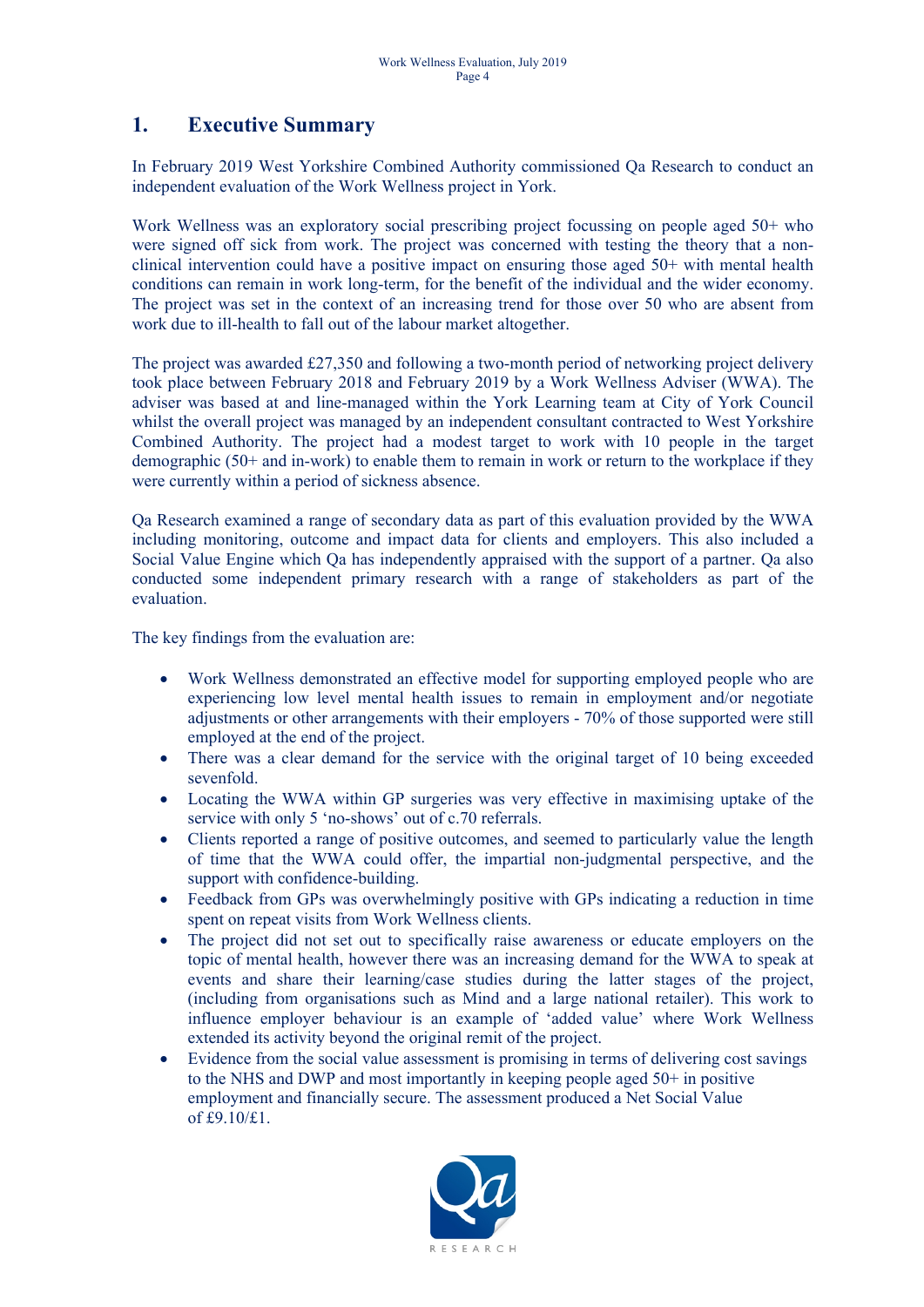- The project was fairly unique in its focus, and feedback from clients and GPs suggests that its absence will leave a gap in support.
- Key issues to consider for future similar projects including incorporating more support/supervision for the adviser, how to manage demand, building evaluation into the project design, and collecting more primary research evidence to support any social value assessment.

## <span id="page-4-0"></span>**2. Introduction**

In February 2019 West Yorkshire Combined Authority commissioned Qa Research to conduct an independent evaluation of the Work Wellness project. Work Wellness is a small-scale pilot project running in two locations, York and Calderdale. The project ran in York between February 2018 and February 2019. The project began in Halifax in February 2019 and will run until February 2020.

Work Wellness is a social prescribing project focussing on people aged 50+ who were signed off sick from work. The project was concerned with testing the theory that a non-clinical intervention could have a positive impact on ensuring those aged 50+ with mental health conditions can remain in work long-term which is beneficial both to the individual but also the wider economy. This project is set in the context of an increasing trend for those over 50 who are absent from work due to ill-health to fall out of the labour market altogether.

This evaluation report is based purely on the York project. Project management for the York project was provided by an independent consultant contracted to West Yorkshire Combined Authority and on the ground support was provided by line management within the local authority structure in the individual locations. The project had a single Work Wellness Adviser (WWA) who was employed for four days a week to work with clients one to one using a holistic coaching based approach.

Qa have been supported by Ann Hindley in this evaluation. Ann, of Cross Key Associates completed an independent assessment of the Social Value Engine produced by the Work Wellness team.

## <span id="page-4-1"></span>**3. Aims and objectives**

West Yorkshire Combined Authority required an independent evaluation of the Work Wellness project in York. The objectives were to make use of existing monitoring and evaluation data; independently assess the robustness of the Social Value Engine produced as part of the project and to conduct some small-scale independent primary research with project stakeholders.

## <span id="page-4-2"></span>**4. Methodology**

The evaluation has comprised of the following data collection and analysis methods:

- 1. Analysis of existing monitoring and evaluation data collected by the Work Wellness Adviser, namely:
	- Background information/press releases;
	- Project statistics numbers involved; age; gender; industry; job role; duration of support; outcomes;
	- Client feedback (survey monkey response data; client email responses);

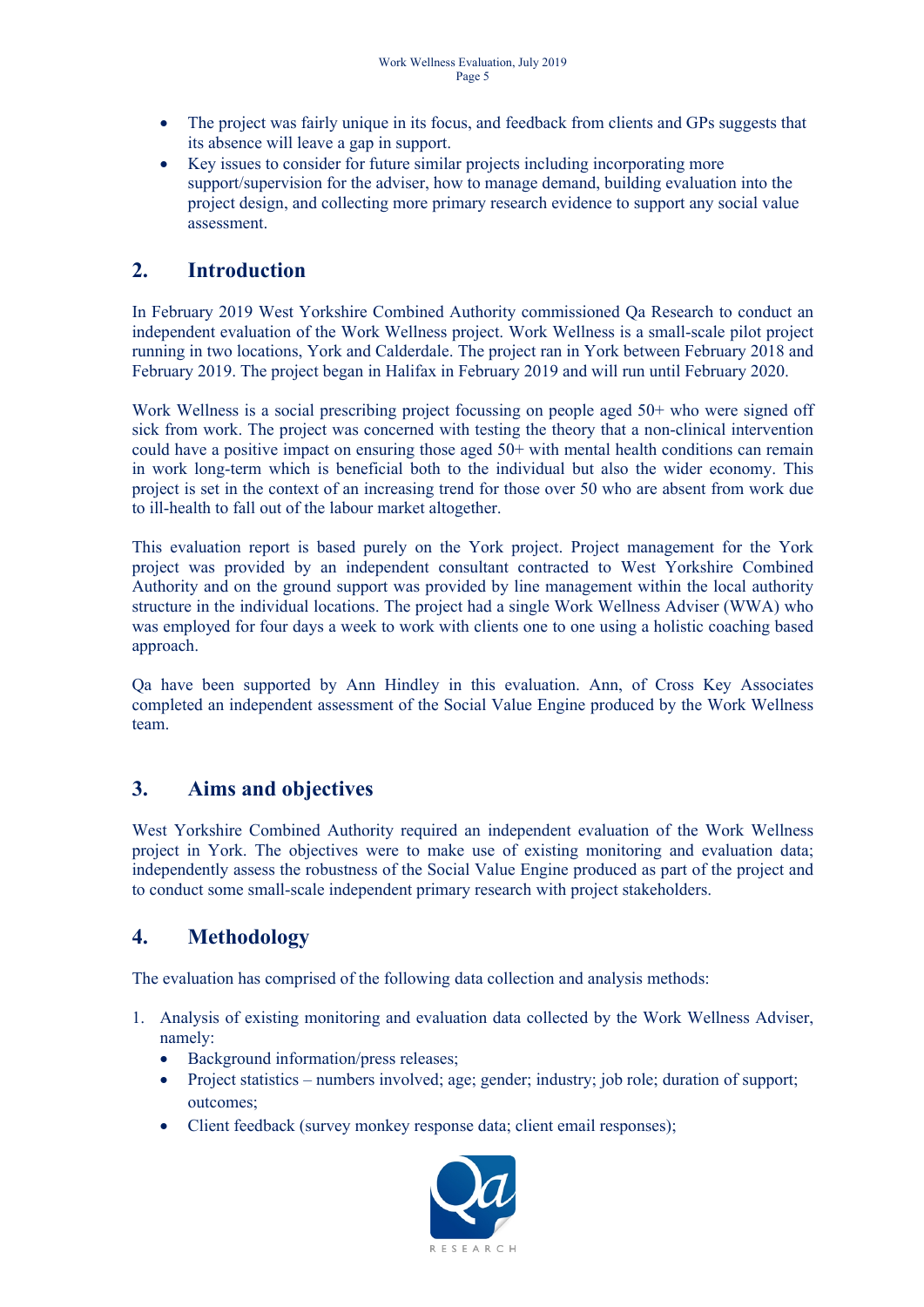- Client case studies;
- GP survey data; ad hoc GP feedback through email;
- Journey of support for one Employer and their feedback.
- 2. An independent review of the Social Value Engine produced as part of the project (reviewed by Ann Hindley).
- 3. In-depth face to face and telephone interviews with ten stakeholders between February and April 2019, specifically:
	- o The Work Wellness Adviser (WWA);
	- o The Project Manager;
	- o Line manager of the WWA;
	- o 2 clients
	- $\circ$  2 GPs;
	- o 1 reception leader;
	- o 2 individuals working for a local social enterprise/local community project.

It is important to note that there were some limitations in gathering primary evaluation data given that the project had already ended when the evaluation began. In particular, it was only possible to interview two clients due to the confidentiality agreements in place. Furthermore, the project did not collect any baseline measures from clients which limits the extent to which impact can be measured.

## <span id="page-5-0"></span>**5. Key findings**

## <span id="page-5-1"></span>**5.1 How did the project work?**

The project received £27,350 from West Yorkshire Combined Authority to cover a 14 month period; 2 months set up and 12 months delivery. The project operated as a partnership between York Learning, City of York Council, York Medical Group and Priory Medical Group.

The project ran within two GP surgeries in York and was marketed to patients as The Work Wellness Service. The two surgeries were located within adjoining Holgate and Guildhall wards. Both wards have higher numbers of working age benefit claimants than the York average and have seen an increase in total ESA claims since 2014/15.

The service was delivered by a Work Wellness Adviser who received referrals directly from GPs or self-referrals via the GP practices. The post of Work Wellness Adviser was integrated into the practices, including room space and access to patient records (for one of the practices only). Work Wellness also received referrals from Local Area Co-ordinators and Ways to Wellbeing and established connections with local mental health, social prescribing, and community groups and services

The WWA used a holistic, adviser/coaching based approach, to support people who were off work, or at risk of being off, with stress, anxiety or depression (not acute mental health issues). This work took place within 60 minute, 1-1 appointments which aimed to identify and address the problems that the client presented with, e.g. is the issue primarily work based? Are there other factors? Are there any other health issues, family issues or financial issues? An analysis of the work place was done, including specific job details, so that any inherent problems could be addressed. Confidence and self-esteem were key issues explored and the project offered the flexibility to offer in-depth work, over several months, as well as one-off appointments.

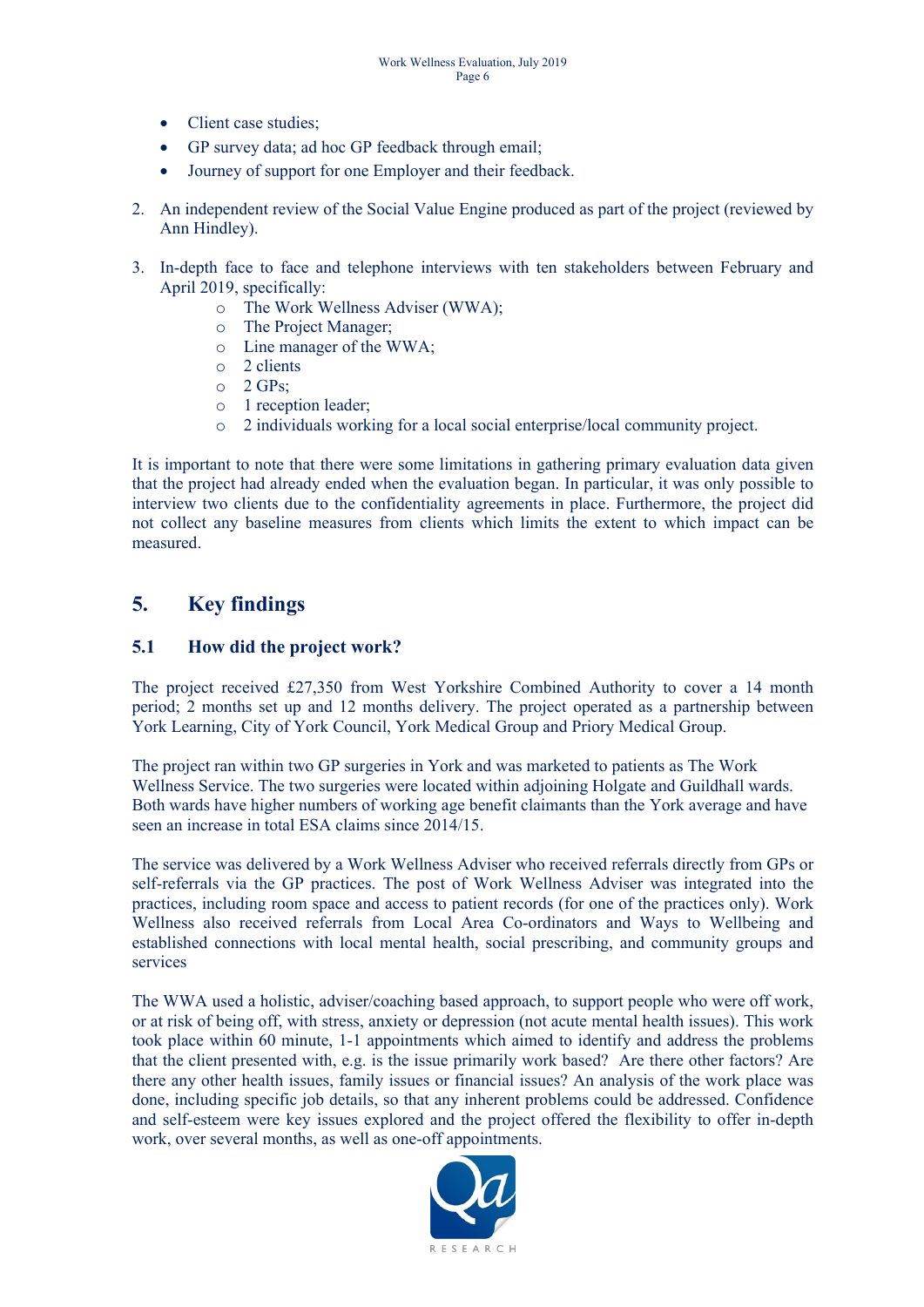With the support of the adviser, the client developed an action plan for returning to their job, or to another opportunity, with ongoing support through the transitional phase, if required. Clients were given access to a broad range of information and resources relating to their situation, including referring and signposting to other services and community groups.

Along with the provision of holistic support, the adviser also offered to set up discussions between clients and employers or represent clients at work meetings where appropriate to support plans for reasonable adjustments needed for a return to work. The WWA also delivered work based advice and support to a small number of employers.

## <span id="page-6-0"></span>**5.2 What did the project hope to achieve?**

The project aimed to support a minimum of 10 people in the target demographic (50+ and in-work) and enable them to remain in work or return to the workplace if they were currently within a period of sickness absence. The project also aimed to support individuals, where appropriate, to find suitable alternative employment. Alongside the benefits to the individual, the project hoped to demonstrate time saved and resource savings for GPs. Specific intended benefits included:

For patients

- Improved health and wellbeing
- Supported health and lifestyle change
- Improved self-esteem and confidence
- More specialised local knowledge
- Speed of referral
- Allowing time to be heard.

For GP practices

- Reducing frequent practice attendance
- More appropriate use of GP time
- Easy referral
- Provides links between the VCS and primary care
- Increased range of practical services
- Encouraging and supporting self-care.

Cost saving

- Decreased reliance on GP's
- Decrease in clinical prescribing
- Decreased need for acute services

#### <span id="page-6-1"></span>**5.3 Monitoring data**

In total the project saw 73 individuals (from a target of 10), mainly through GP referral. Further detail as follows:

- 64 of the 73 were eligible (i.e. employed)
- 45 were employed at project end
- 5 left work (with Work Wellness support, 4 managed to negotiate a redundancy or severance package)

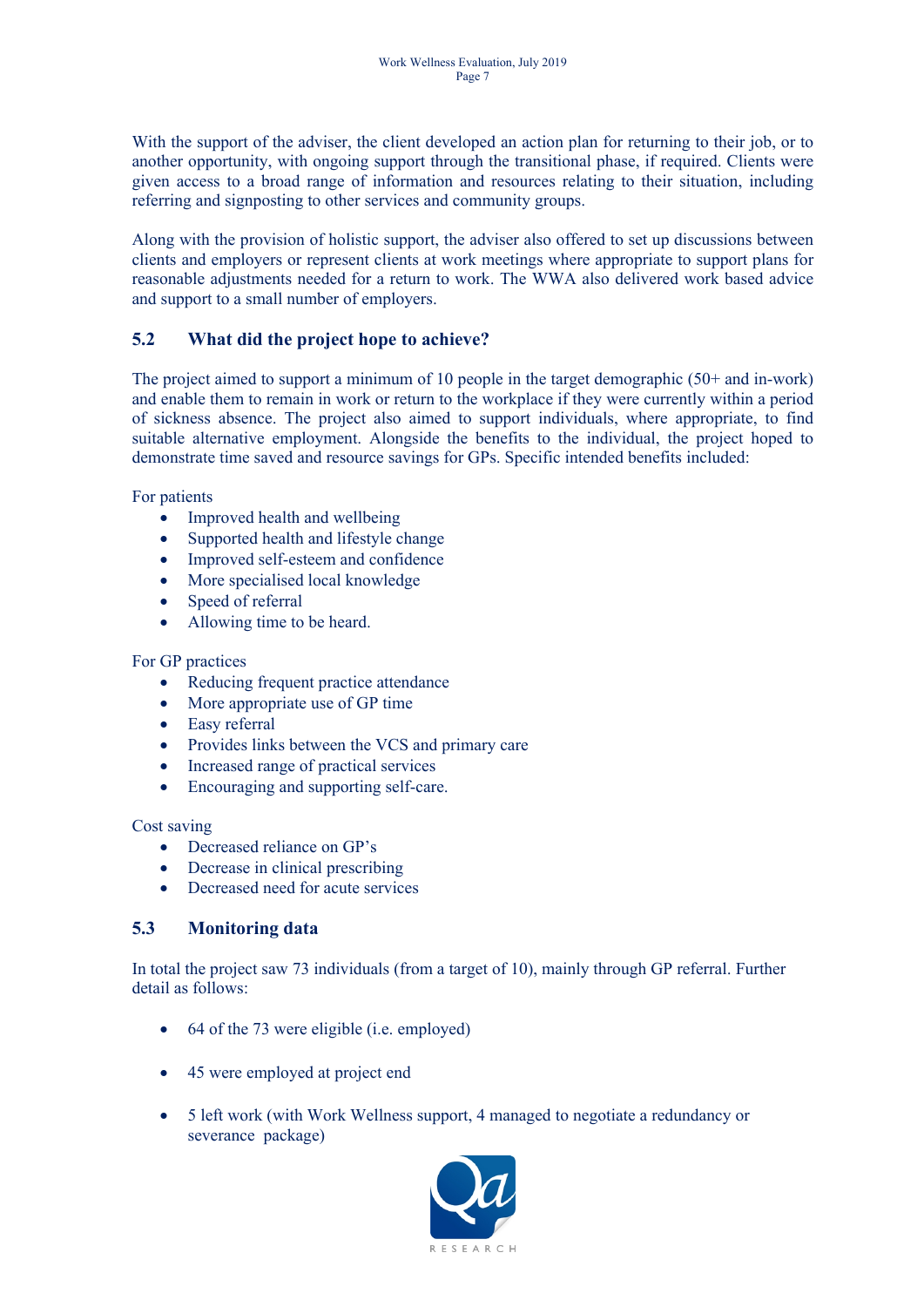• 14 clients were 'outcome pending' at end of project (including long term sick and individuals engaged with in the final few weeks). The project expired before the full impact could be delivered.

## <span id="page-7-0"></span>**5.4 What worked well?**

#### **Positive outcomes for clients**

The project collected feedback from clients using a short survey (3 open questions) via Survey Monkey. In total, 30 clients responded to this survey and offered overwhelmingly positive feedback. This is explored in more detail below and additional feedback from the two evaluation interviews is also included.

The key benefits identified by clients included the support the project offered with confidence building both in terms of personal self-esteem (encouraging people to see their strengths) and also the confidence to be more open with employers about their mental health. Clients noted that they had been supported to have the confidence to speak to their employers about flexibility and other adjustments to support their mental health. This played a crucial role in their journey to recovery.

*"Work Wellness helped me to rebuild my confidence. Helped me realise I had something to offer and wasn't alone."* (Client)

*"Encouraged me to stay in my job and speak to my line manager about issues."* (Client)

*"Without Work Wellness I probably would have gone back to my GP - the support was vital."* (Client)

Clients also commented on the useful support provided in terms of understanding HR policies or letters that their employer had written to them and more generally the work focus and support provided to get back to or stay in employment.

*"Having a service specifically focused on work really made the whole process of recovering easier and*

*helped me to work towards the goal of getting back to work."* (Client)

*"Supporting me with paperwork, helping me understand all the processes, and to know what they should be doing to support me, and what questions to ask."* (Client)

Clients valued help with decision making and support in unpicking and identify what was causing the issue, e.g. was it work or home or a combination? Client feedback also mentions useful referrals to other support organisations and access to self-help resources along with encouragement to prioritise self-care.

It is clear that the approach of the Work Wellness Adviser was very well received. Clients particularly appreciated the non-judgemental impartial perspective and the holistic approach providing the opportunity to discuss all aspects in detail. The non-directive approach of the adviser was also welcome in encouraging clients to reach their own solutions.

"Work Wellness has played a major part in my return to work. I was guided each step of the way *but never 'told' what to do."* (Client)

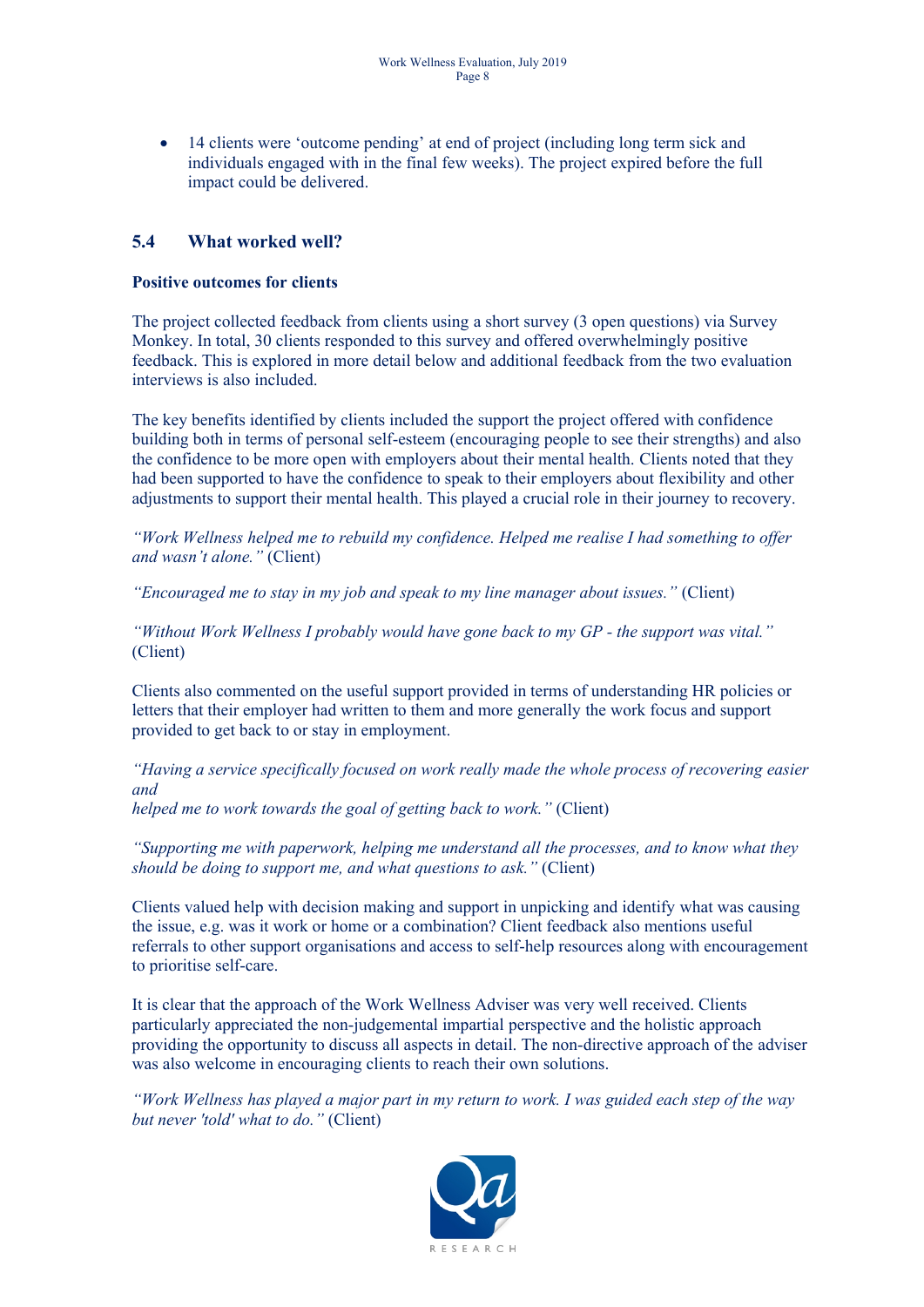*"I was off with work related stress and talking my issues through with someone totally independent really helped me and gave me the strength to challenge the issues I had at work."* (Client)

#### **Benefits for GP practices**

The project issued a short Google survey to the GP practices involved, and 3 out of 4 GPs who responded to survey rated Work Wellness as 'very effective' at getting patients back to work and improving mental health. Evidence from the evaluation interviews supports this and indicates that the project played a key part in facilitating recovery and a return to work or to stay in employment.

*"I think the people that have been through the project have probably really valued [WWA's] support and they probably got better more quickly than they perhaps otherwise might have done and returned to work more quickly and hopefully they'll feel empowered again to seek help in the future" (GP)*

GPs recognised that the support provided by Work Wellness went above and beyond what they were able to provide within the scope of a GP appointment and offered an accessible and unique type of support for low level mental health issues.

*"certainly the patients of mine had really good care and were really followed up thoroughly for a* number of months and [WW adviser] got some of them back to work or helped them to sort a lot of things out like their finances, I think that really helped them improve and get better because it's not *all medication, it's time and talking to another person giving impartial advice"* (GP)

*"I think that's probably another reason why patients need more support [lack of continuity of care] because if they just see someone continuously, if they see [WWA] and tell her their story and then* see her another two or three times they probably feel listened to rather than telling half a story to *four different GP's all the time"* (GP)

*"it's just what to do with those people that [WWA] was seeing. Because quite often they're not* unwell enough to go to the mental health team but then they're not getting any support other than a *ten minute GP appointment every now and again and there's the IAPT talking therapies but if people aren't willing to talk about their problems..i always think with IAPT people are given six* weeks of CBT and they're not actually given chance to talk about their everyday lives, it's sort of *facilitating people to function really isn't it"* (GP)

GPs also noticed that, in some cases, they saw less of these patients.

*"They've probably saved loads of appointments, they didn't come back as often it definitely saved some appointments as follow-up"* (GP)

#### **Location in GP surgeries**

A key contributing factor to project success is the positioning of the WWA within GP surgeries. The WWA ran appointments at two different surgeries (spanning two different practices). The project benefitted from a prior link some of the staff had with an existing practice which helped secure their involvement once more for this project. Opportune discussions and the ability of GP's to respond through having a consultation room available for the WWA to use also helped facilitate surgery engagement.

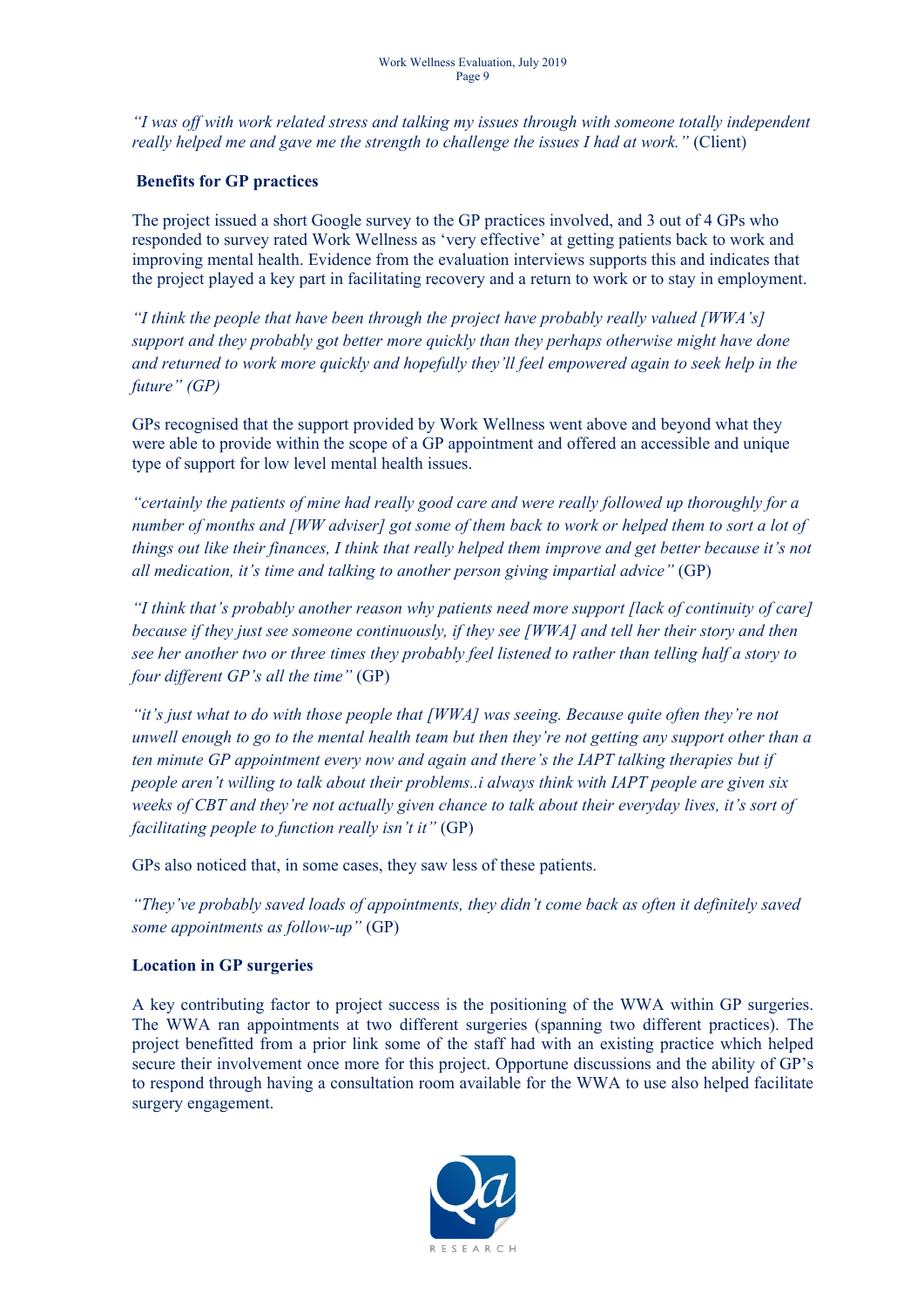"I suppose because she's actually working in the surgery it helps to remind us that that service is *there and to refer patients there" (GP)*

*"unless you actually meet that person and hear what they're doing, there's a community nurse for* this and that so it's just hard to remember all the different things so I suppose because [WWA] was *here I felt it was important to keep the project going, but other people, if you're working at [another surgery] and you've never met [WWA] you've just forgotten about the project, it's how to raise awareness of these things that are going on" (GP)*

Offering appointments with the WWA within the surgeries rather than at council offices (this occasionally happened in the latter stages of delivery) or elsewhere appears to have benefitted the project for several reasons. Firstly, whilst this was a non-clinical intervention it appears that the association with primary care, and certainly the referral from primary care, made it an appointment people would follow-through with, in fact, only 5 of c.70 referrals did not take up the appointment.

*"not only the GP's but the frontline support staff have been so engaged, without embedding [WWA]'s post within the surgery you'll never be as successful. The GP surgery gives this project* credibility, if your GP says to you 'would you like to talk to...' you will take that as a credible offer *whereas if you see a leaflet outside you might question what that is all about"* (Project stakeholder)

Secondly it didn't require patients to go somewhere they were less familiar with. Appointments could also be made there and then (usually via reception staff) which means the project had the best chance of reaching people as soon as they were signed off work sick (or at risk of this) and thus hopefully maximising the chances of supporting the person to remain in work/return.

Towards the end of the project, the adviser noticed that as GPs had become more familiar with the support offered by Work Wellness, they began to make referrals if they felt that a patient was at risk of going off sick due to their mental health. This preventative approach was well-served by the close proximity of the adviser.

*"Sometimes I'd see people towards the end when the GP's got to understand it better, they'd* anticipate someone going off and send them to me and they might not even go off, it might be a job*retention rather than a back to work"* (Work Wellness Adviser)

#### **Time**

Both clients and stakeholders noted that the length of time that the adviser could offer to clients was a clear benefit. Often the opportunity to have a detailed conversation about their situation was therapeutic in itself.

*"I think that what they really valued was the time, an hour and a GP is ten minutes"* (Work Wellness Adviser)

*"As a GP you're just deciding if someone's depressed or not depressed and signposting them to various things but she's a lot more time to work with people"* (GP)

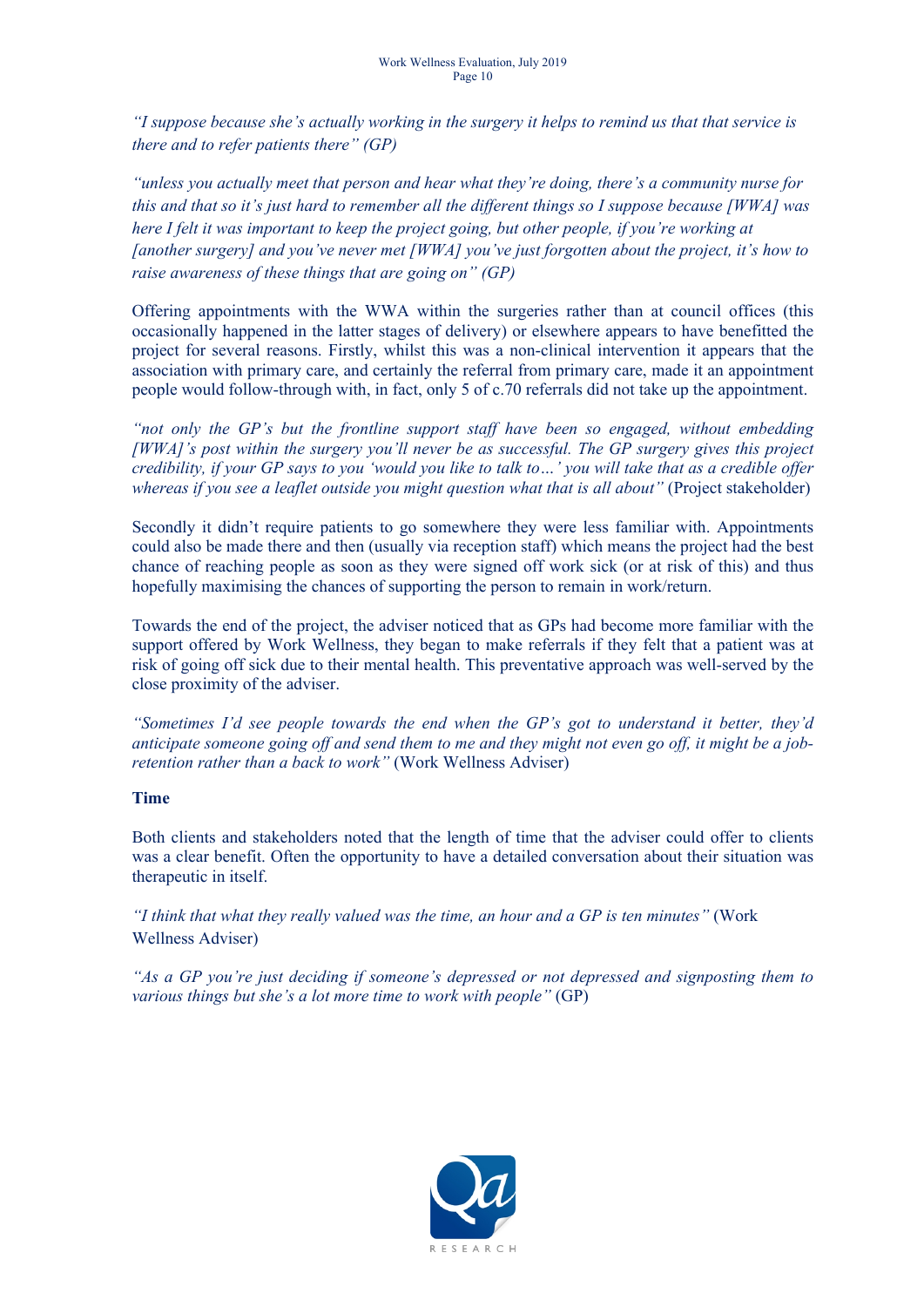#### **Strong skills and good working relationships**

It is also clear from client and GP feedback that the specific qualities and skills of the Work Wellness Adviser were central to the success of the project.

"I think just her personality, people felt able to open up to her and I think patients probably found *that very helpful because she was empathic and understanding"* (GP)

*"I really liked [WWA] right away, she was very friendly, very easy to talk to"* (Client)

The WWA took on the role having worked extensively in York previously in relevant fields and whilst they weren't working in the city immediately prior to being appointed, the first two months of the contract enabled them to network and quickly become familiar with the current support landscape in York. The WWA also had important prior working relationships with other staff involved which appears to have helped with the smooth running of the project and relationships involved.

Wider staff involved (in line managing the WWA and managing the project) have also been integral to success, through the strong partnership links they had, in championing and driving the project forward, and also for the flexibility, responsiveness and support provided throughout the contract. This includes ensuring exit strategies are agreed, which have been important considering that whilst this has been a non-clinical intervention, sessions could sometimes stretch the boundaries of this and staff have been conscious not to let the project veer into a counselling service.

*"We had all worked together, we all had an excellent working relationship. City of York Council were given the idea and then we worked closely together to make it a practical reality"* (Project team)

#### **Appropriate referrals and signposting**

Perhaps down to the uniqueness of this project not all early referrals were appropriate, both in terms of economic status of individuals (not working, perhaps the norm in such social prescribing and social enterprise projects) and the severity of mental health need, with some being signposted back to their GP. However, this was soon a smooth process with the right kind of referrals coming in and one of the GP's commented that the lack of signposting back to GP's is indicative that the right kind of referrals were being made (lower level mental health needs) and that the WWA managed expectations of support well.

Work Wellness established good links with primary care and organisations in York to support the client's journey, including cross-referring across other social prescribing projects in the city.

*"[WWA] carefully getting to know her clients and signposting them on is a great thing for the client. It's really getting to know them, but also being able to walk away"* (Project stakeholder)

#### **Links with employers**

Whilst few clients wanted the WWA to liaise directly with their employers, evidence suggests when this did happen this was beneficial for both employee and employer. One client experiencing high levels of anxiety/panic attacks at work discussed how it was a dialogue between the WWA and their employer which resulted in discussion of reducing their hours slightly and working more flexibly which was actioned, culminating in the employee being in a better place mentally at work.

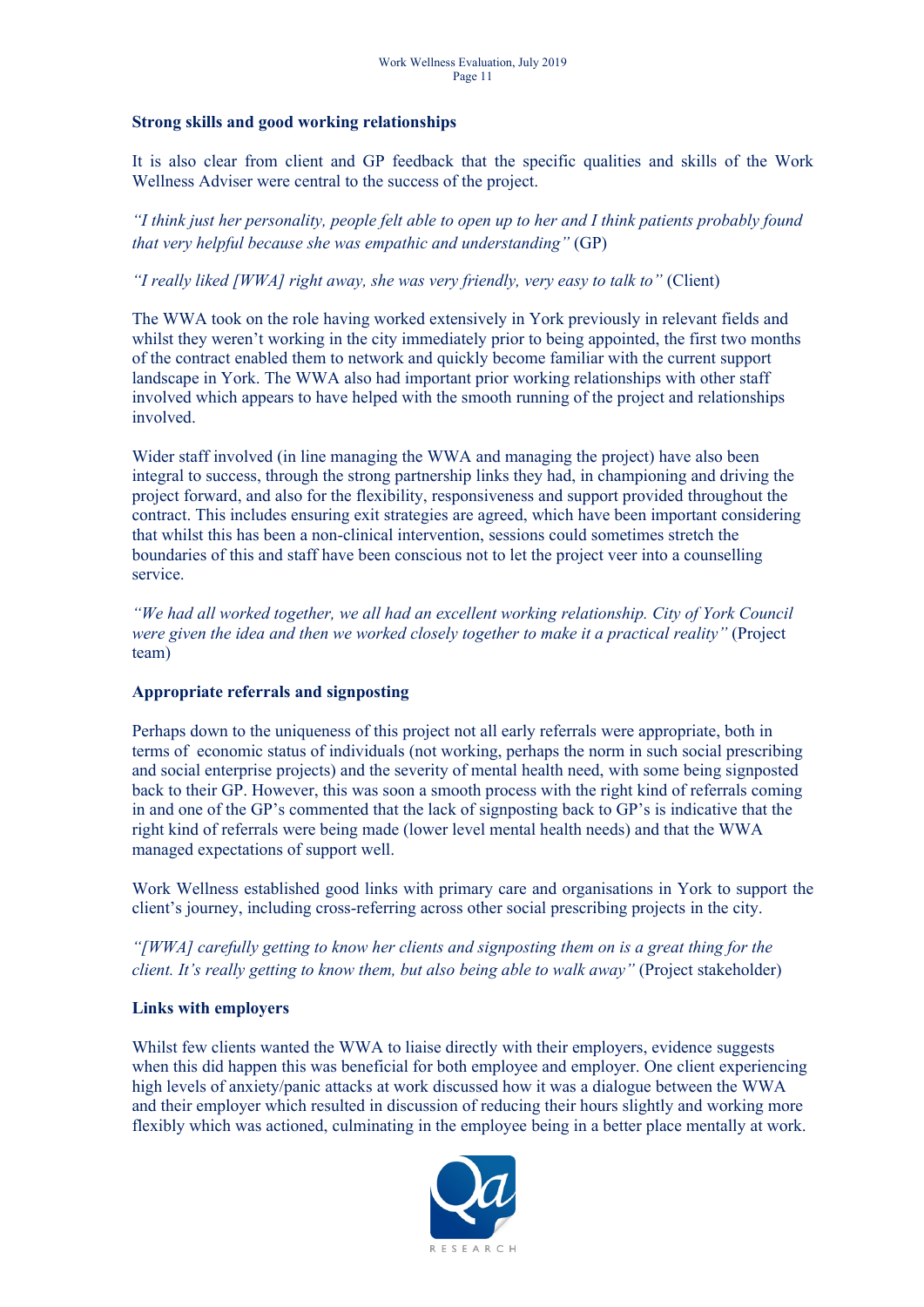"I think from a managerial point of view it was how to understand me better, how to support me better and then if I'm in a stressful situation how to get me out of that stressful situation. That was the goal I was working towards, techniques to get me out of a stressful situation so that I didn't *have mad panic attacks"* (Client)

The project did not set out to specifically raise awareness or educate employers on the topic of mental health, however there was an increasing demand for the WWA to speak at events and share their learning/case studies during the latter stages of the project, including from organisations such as MIND and a large national retailer. The work with the national retailer is an example of 'added value' where Work Wellness extended its activity beyond the original remit of the project. Work Wellness delivered the following elements:

- An awareness event in MH Awareness Week
- Mental health drop ins in the staff canteen
- Suggestions for practical adjustments in the work place for managers, based on employee comments
- Existing good practice stories shared with managers
- Advice for managers on how to deal with disclosures of suicidal ideation
- Information for staff about who to contact in a MH crisis; info on MH charities and services; advice about keeping well at work; ideas generated by employees for improvements in their work space

Feedback from the retailer's management team was very positive and having external input from Work Wellness was very welcome.

*"It was excellent to get [Work Wellness Advisers'] input on outside agencies within the local area that all employees can utilise as well. It was excellent to have someone from outside the company discuss mental health awareness and bring more open conversation and awareness."*

In addition to this, Work Wellness also contributed to the development of a mental health toolkit developed by HEY Mind, funded by Calderdale College as part of the York North Yorkshire & East Riding Enterprise Partnership ESF Skills Support for the Workforce Programme.

During the lifetime of the project it became apparent through conversations with clients and employers that there appears to be a need for further support and information to be provided to employers on how to manage the mental wellbeing of employees and particularly how to keep positive channels of communication open whilst the employee is signed off. The WWA was uniquely placed to facilitate this communication and advocate on behalf of the client resulting in sometimes very minor adjustments which nevertheless enabled the client to make a positive return to work.

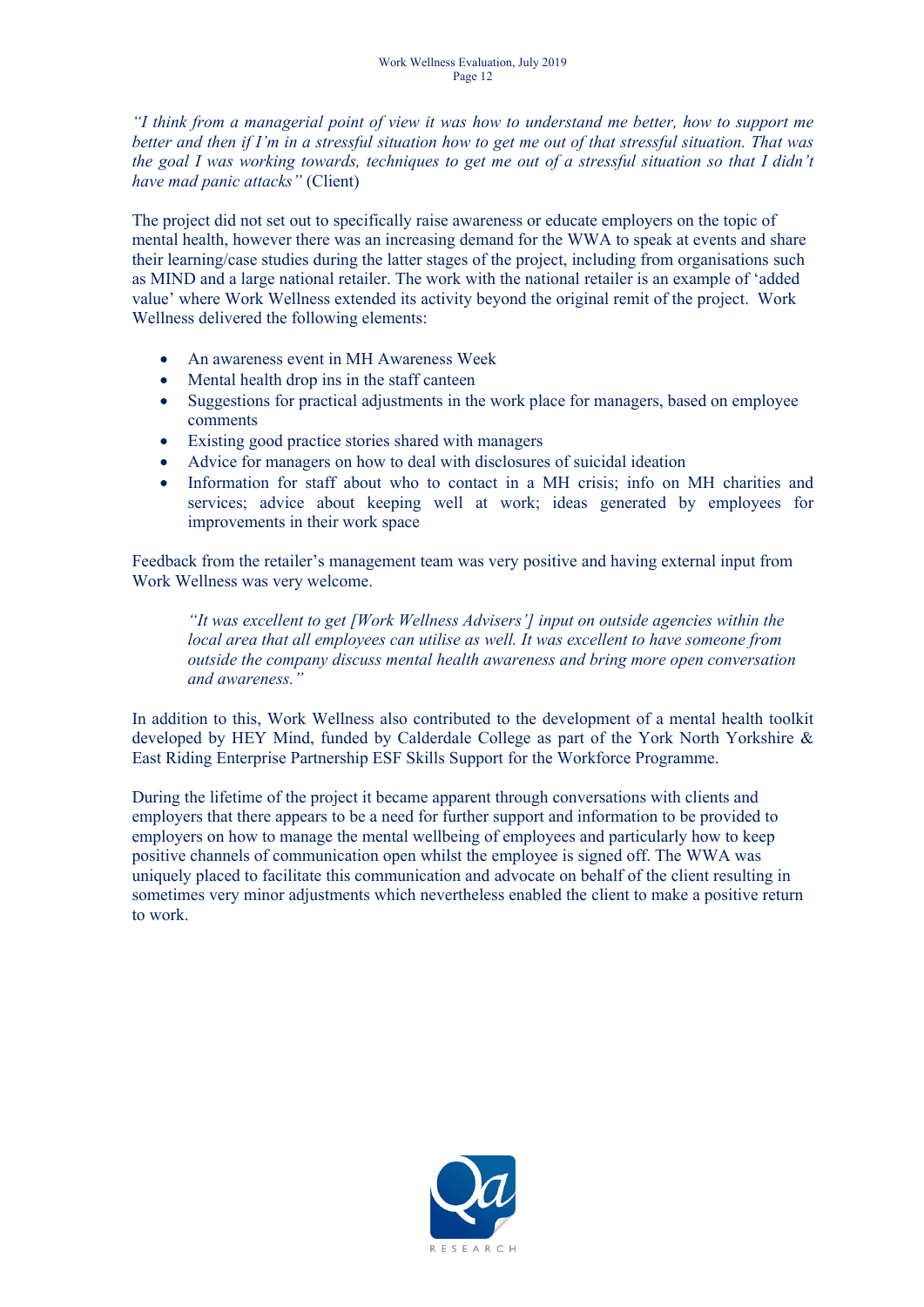## <span id="page-12-0"></span>**5.5 Learning points**

It is evident that Work Wellness was a positive experience for clients, GPs and project stakeholders and there are no real criticisms to make. However, project stakeholders and clients offered some reflections that could inform the development of similar projects in the future.

#### **Support for the adviser**

The project team acknowledged that the WWA role was a very demanding one and were mindful of this from the outset by designing the role on a 4 day week basis rather than as a full time post. And although the WWA was well supported by the project team, formal 'supervision' time was not necessarily factored into the budget and the extent to which the adviser developed 'therapeutic' relationships with clients was perhaps not anticipated.

*"With it being very intense you need regular supervision"* (Project team)

*"I think I would maybe advise having supervision with a counsellor as well, we probably didn't* anticipate that it would have a therapeutic element to it..it kind of falls in the middle, it's more than *learning and work advice..so I would recommend if someone was to do this role that you had supervision with a counsellor."* (Work Wellness Adviser)

#### **Managing demand**

The project set out with a very modest target of ten and achieved this sevenfold perhaps indicating the scale of latent demand for a project of this nature. The project team felt that if they were to repeat the project they would need to consider limiting the number of appointments per client. Again, suggestive of the need for a project of this nature, client themselves could offer no criticism of the project but simply wanted it to continue. As illustrated below suggestions for improvements from clients relate mainly to the number, length, and availability of appointments:

- More appointments as often they were filled quickly
- Longer (2 hour) appointments
- Availability at more doctors' surgeries
- A longer initial appointment as the first appointment could be taken up by explaining the issues
- Appointments at different venues

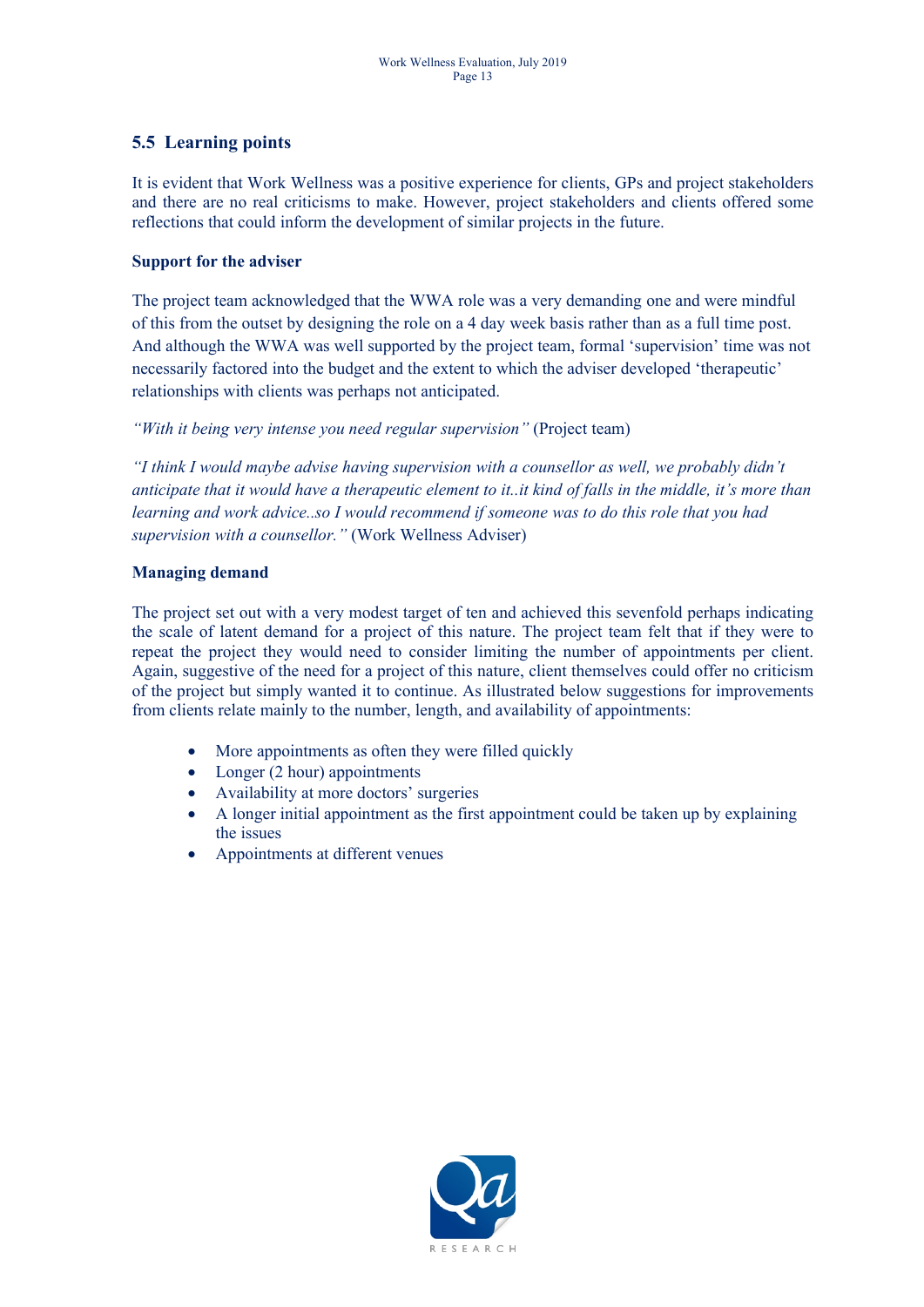#### <span id="page-13-0"></span>**5.6 Social value assessment**

The Work Wellness team put together a social value assessment of the project using a tool called the Social Value Engine [https://socialvalueengine.com/.](https://socialvalueengine.com/) The social value report itself is included as Appendix 7.1.

The principle behind social value assessment is that activities or interventions can have a 'social value' that extends beyond the boundaries of the project by generating cost savings for other services/social agencies, e.g. supporting people with mental health issues to stay in work can result in longer term savings in benefit payments and a reduction in demand for NHS services.

In summary, the Work Wellness social value report concludes that Work Wellness generated a Net Social Value of £9.10/£1 across a range of impacts including: Social Prescribing; Advocacy; Transferable Skills/Employability; Improved Mental Health, Confidence and Self Esteem; Resilience; HR Advice; Organisation Culture Change.

As part of the evaluation of Work Wellness we have independently reviewed the approach taken to the social value assessment and have made some suggestions on how this could be improved/ adapted for use with other similar projects (including the project in Halifax).

#### *Appropriateness of the Social Value Engine as a method of evaluation and impact assessment*

The Work Wellness programme is a small scale pilot of a social prescribing project with the potential of having a significant impact on the individuals involved and on employers and a saving for GP practices and mental health services. The Social Value Engine offers the opportunity to

- assess the unit costs of the intervention,
- $\alpha$  quantify the wider social, environmental and economic outcomes of the work,
- $\overline{\phantom{a}}$  impress potential funders with the value, both in terms of quality and quantity that can be produced as a result of future investment.

As the Wellness Programme is providing an intensive service to people who would otherwise be using a GP appointment or mental health services and is providing support to get people back to work, there are considerable savings to be made both to the NHS and to the employer, and potentially the DWP too. Setting outcomes and selecting proxies which relate to a reduction in GP time/frequency of appointments could provide some very useful data. The Social Value Engine is therefore, a useful tool to demonstrate cost savings but also has the ability to collect qualitative evidence of the impact on individuals.

#### *Choice of proxies*

The standard way of using the tool is to work from the outcome, which then leads to the choice of proxies. While the proxies that have been chosen represent an appropriate selection to apply to this particular project, it perhaps would have been more appropriate to have set this out the other way round, with the outcome describing what is to be measured and the proxy chosen from a drop down list attached to that outcome with a description of how it will be measured.

The Work Wellness report provides detailed proxy descriptions along with a clear rationale for selecting each proxy.

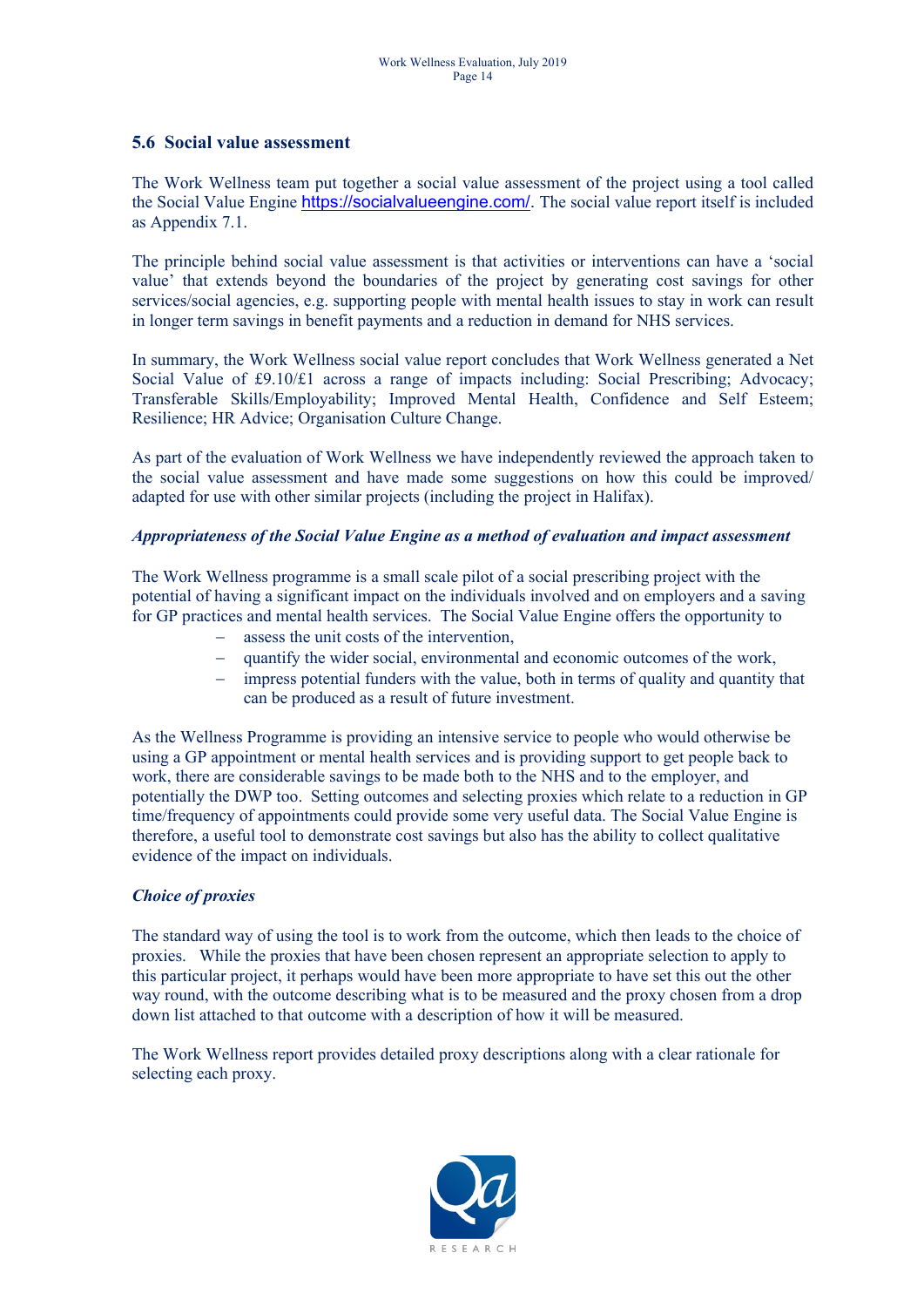#### *Preparation for use of Social Value Engine*

If the exercise were to be repeated, ideally this would begin with a Theory of Change which would document the issues that the project aimed to address, the programme objectives, the rationale, the level of input, the activities, the outputs expected/required, the intended outcomes and the intended impacts. This would then inform the choice of outcome from the SVE table as it would be clear what is to be measured.

#### *Methodology used*

Quantitative methods were used for collecting the numbers seen and the numbers ineligible because they were in employment. This provided figures for calculating the unit costs and value for money and to calculate leakage which is one of the deflators, i.e. a service provided to someone who was ineligible.

'Deadweight' refers to what might have been achieved anyway without the intervention and the calculations appear to be based on the assumption of a percentage of clients who 'might' have selfreferred elsewhere, have fallen into long term unemployment, or who have personal coping strategies. It is unclear whether this was based on interviewing a sample of people who had used the service or on assumptions – ideally this would be based on primary evidence. One potential query is whether people falling into long term unemployment should be classified as 'deadweight'.

'Attribution' refers to the proportion of the output that might be claimed by others. It is not clear from the report how this information was accessed and again ideally this would have a clear evidence source e.g. interviews with clients to determine what other services were accessed or via information recorded on referral forms.

'Drop off' is hard to calculate and usually relies on subjective judgement, unless a follow up study can by conducted to determine the extent to which positive outcomes are being maintained over time. Post hoc surveys, however, traditionally have low response rates.

'Displacement' refers to the phenomenon of a new service being set up which simply displaces a service that was already there and delivering. Within the Work Wellness social value assessment this is all calculated at 0% which is likely to be a reasonably accurate assumption given that the project was considered to be unique within York.

It is unclear whether any qualitative methods were used. If the exercise were to be repeated, there is scope to interview managers on improved workplace culture and on the usefulness of HR related employment advice. A sample of clients could also be interviewed to assess:

- what other groups, activities, services, support have been accessed,
- what were the results of meeting with a manager after receiving the support,
- how well prepared they felt,
- whether they have identified any transferable skills to enable them to move into other employment,
- improved self-esteem and ability to cope with personal challenges.

The figures could then be scaled up. The Social Value Engine is not an exact science but, provided the evaluation is based on sound methodology, it can give some credibility to the figures produced. The figure for the social value produced does seem a bit high which is probably because the calculation of the deflators was based on assumptions rather than research.

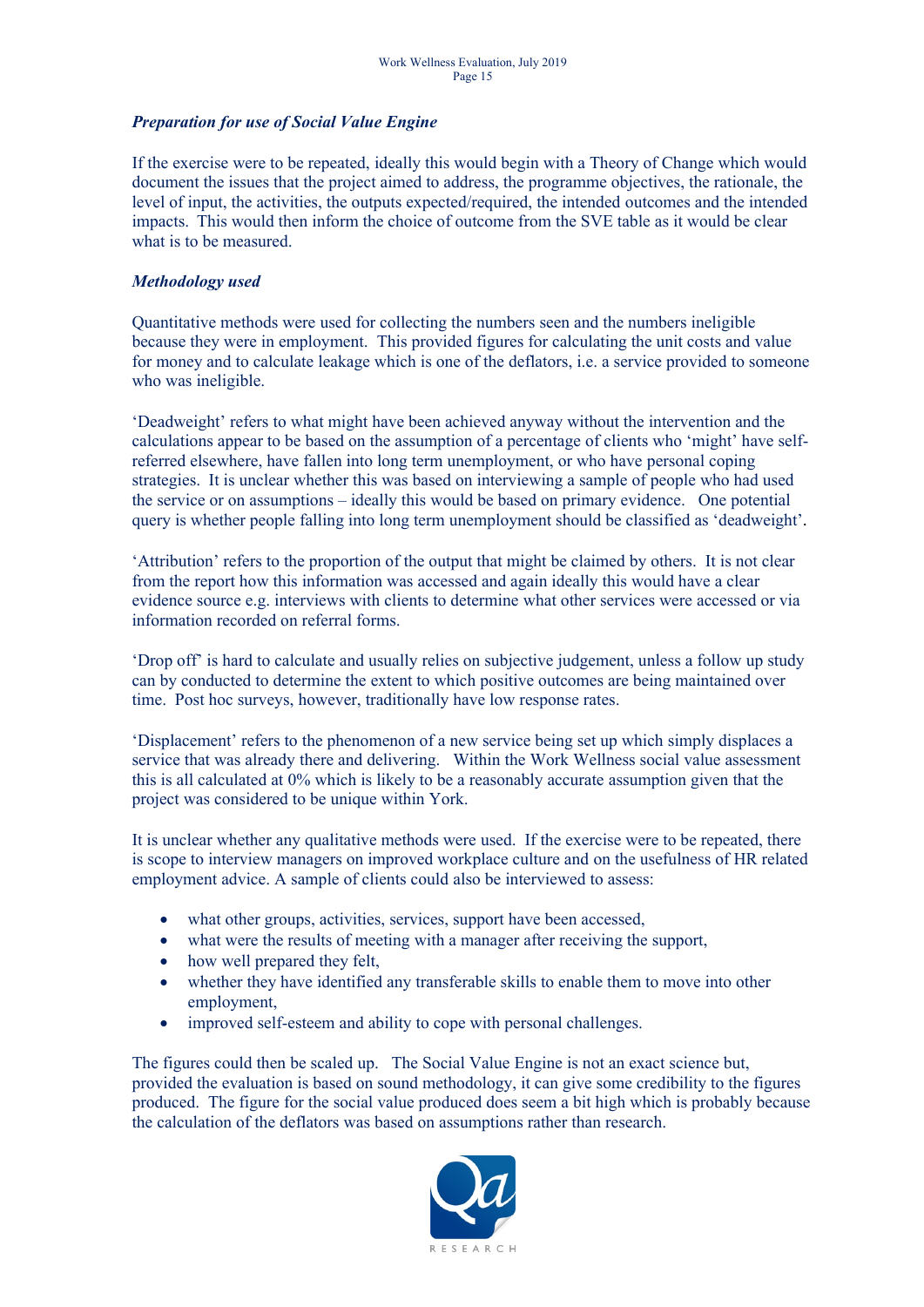If the exercise were to be repeated it would also be useful to have some baseline information against which to measure; this could be provided by collecting information from clients at the start of the intervention or by looking at figures from referring practices. This could include baseline measures of well-being, job satisfaction and self-reported frequency of GP visits.

Overall, the Social Value Engine has been used as it is intended and the rationale for the choice of proxies is sound.

#### *Application to other projects*

In order to assist the Halifax project in carrying out a social value assessment using Social Value Engine, we have provided an example logic model/theory of change (Appendix 7.3) along with a proposed methodology (Appendix 7.2).

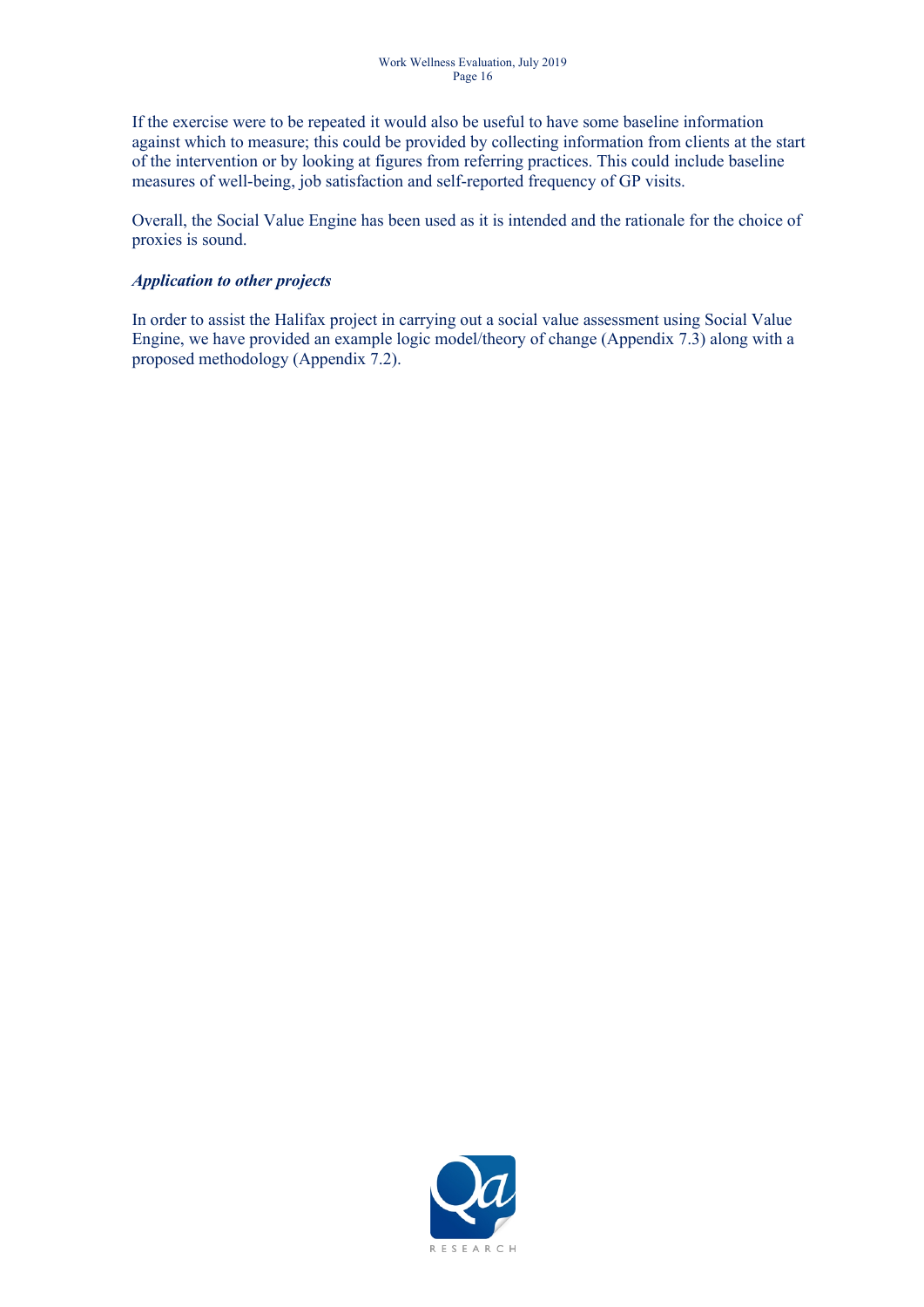## <span id="page-16-0"></span>**6. Conclusions**

In summary, the project has demonstrated an effective model for supporting employed people who are experiencing low level mental health issues to remain in employment and/or negotiate adjustments or other arrangements with their employers. The project has been exploratory in nature, with modest targets that have been significantly exceeded, which could suggest a latent demand for projects of this nature.

Feedback from GPs was also very positive and, although the evidence is limited, there are indications that by accessing support via Work Wellness clients may have reduced their visits to see their GP thus saving GP time and resource. The location of the WWA within GP surgeries appears to have played a crucial role in maximising the number of referrals and legitimising the intervention.

The holistic, coaching-based approach encompassing mental health and employment has also been successful and feedback from clients has been overwhelmingly positive. Re-building selfconfidence eroded by a negative employment situation has been a vital first step in supporting clients to improve their situation. Although most clients did not want the WWA to liaise directly with their employer when this did happen the outcome was very positive.

The skills and experience of the WWA have been central to the success of the project; in particular the non-directive coaching approach in combination with excellent research and listening skills.

Evidence from the social value assessment is also promising in terms of delivering cost savings to the NHS and DWP, employers in terms of reduced recruitment/training costs and increased productivity/engagement and most importantly in keeping people aged 50+ in positive employment and financially secure.

Although not initially an intention of the project, Work Wellness also contributed to awareness raising within the workplace on how best to support employees with their mental health.

In terms of lessons to apply to similar projects in the future, support for the adviser is a key consideration given that some of the support did stray into the realms of counselling. Managing demand would also be a key consideration given the uptake of referrals and the complexity of some of the cases. In terms of evaluation, future projects would benefit from evaluation being built into the project design to include more robust baseline and follow up measures, and similarly more primary research to feed into the development of the social value assessment would be beneficial.

It is clear that the project was fairly unique in its focus and feedback from clients and GPs suggests that its absence will leave a gap in support.

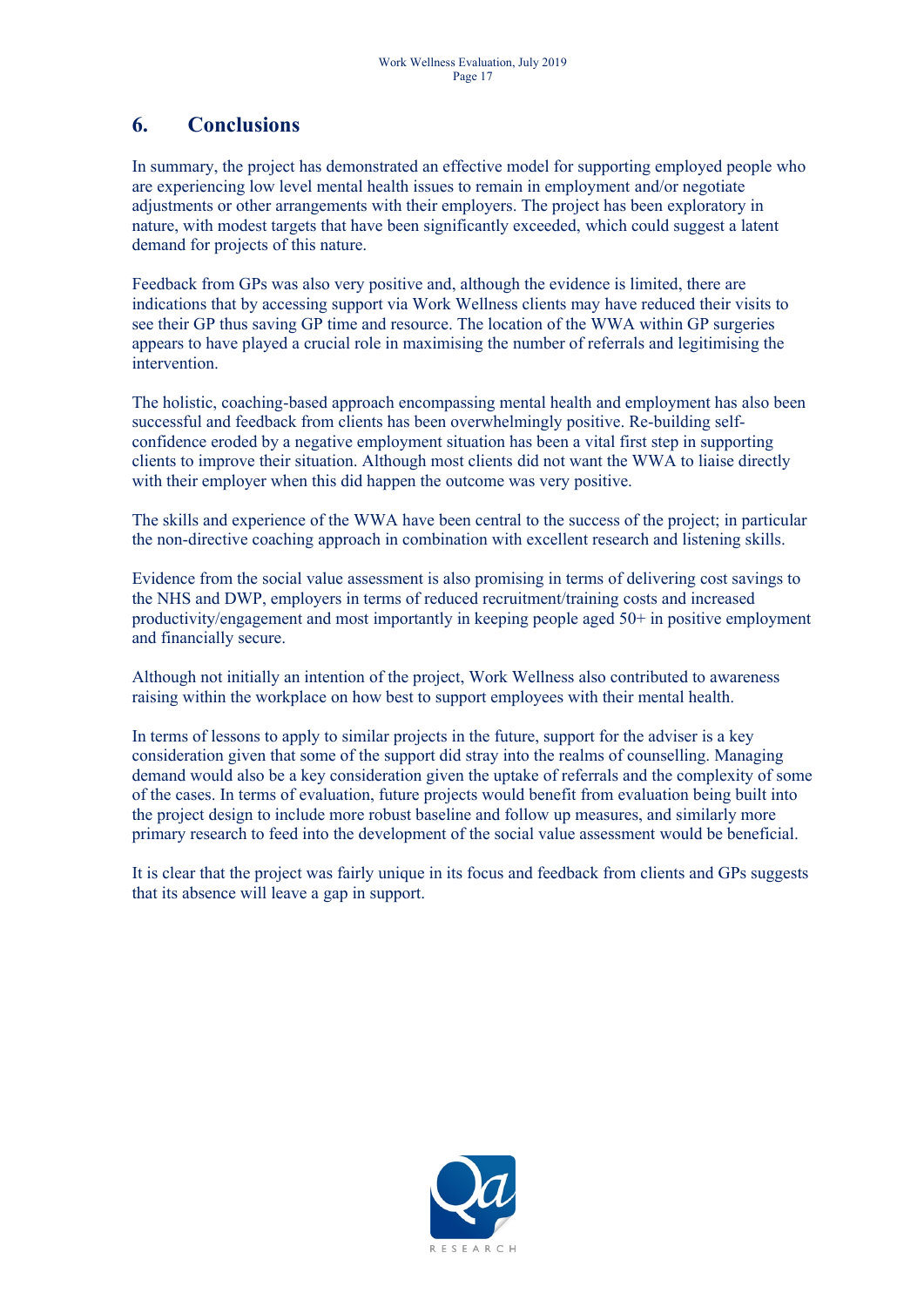## **7. Appendices**

#### **7.1 Work Wellness Social Value Engine report**

#### **Proxy 1****Cost of a community wellbeing programme with a network approach**

**SVE Area Outcome**

#### **5b. improved health and well-being for local residents**

Proxy application: Social Prescribing element of the service which links people to community groups and activities and provides info and links to **resources to enhance wellbeing, encouraging participation in hobbies, exercise, etc.**

WW Proxy Description Proxy describes the Social Prescribing element of Work Wellness and its wider reach. Work Wellness is a connector: it links people to other services, agencies, community groups, mental health support and resources as well as delivering ad hoc support. This proxy encapsulates the basic universal WW offer for every person referred: 1 hour coaching- based IAG appointment with a mental health-at-work focus, at the end of which people will be referred or signposted elsewhere, receive information on self-help resources or are engaged on the Work Wellness Project. Proxy chosen because everyone seen benefits from at least an hour's in depth appointment, whether or not they decide to go further with the project. They have access to community and other groups due to the social prescribing nature of WW. Appointment also acts as a screening and initial assessment tool.

#### **Deflators**

- *8% Leakage (of 72 people seen, 11 were not eligible i.e. were unemployed = 8%):*

<span id="page-17-0"></span>to account for those people who were not eligible but who nevertheless benefited from a one hour appointment (by comparison, a private coaching session costs approx. £50-£60 per hour, )including signposting/referring/info and online resources/*IAG/personalised mental health and work advice* 

- 10% Deadweight: Outcome: Develop/highlight networks including work/family/social/community: initial assessment: screening 10% to account for those individuals who might have self-referred to other services and found online resources themselves; one off universal service for all referred

<span id="page-17-1"></span>-\*20% Attribution to account for other services without a mental health or work focus which may have contributed to a person's improved well-being *particularly by developing/highlighting their networks and signposting/referring. Services include LACs, W2W, GP, CPN, etc.)*

\*relatively high figure as the Social Prescribing (networking and connecting) aspect of WW can be found in other services

-0% drop off as this proxy is based on the minimum universal service from which everyone benefits by having network/social prescribing opportunity, so *there is no diminished return on this one off element of the service*

-0% Displacement: No displacement of other service anticipated; people can still access other Social Prescribing Services, and there have been two-way *referrals, no mutual exclusivity*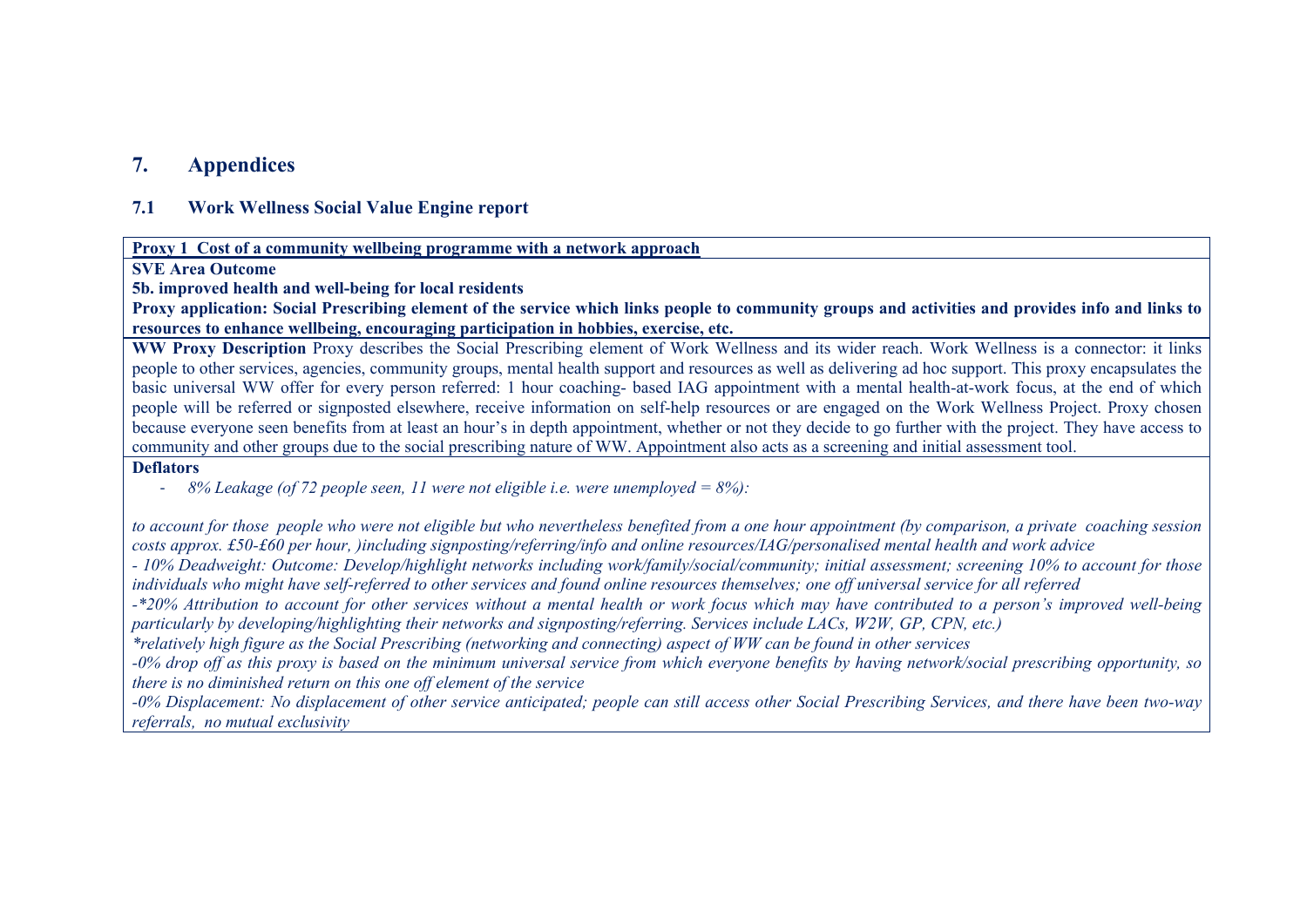**Proxy 2 Average cost of advocacy per hour@ 28 hours**

**SVE Area Outcome: 6d. Improved ability to affect local change.**

**WW proxy application: Preparing for and Attending HR/Management meetings with client**

**WW Proxy Description Proxy** describes the \*advocacy aspect of the Work Wellness. Part of the project's remit is helping to prepare vulnerable people for difficult meetings with managers and HR, or OH meetings. WW supplied specific advice on what to say when those individuals were unable to prepare for themselves due to their poor MH, lack of confidence, lack of HR knowledge and/or difficult work relationships. Occasionally WW also represented staff at such meetings

#### **Deflators**

0% Leakage as proxy only targeted eligible people (i.e. in work) who specifically requested this part of the service, assigned in number of hours

0% deadweight as this aspect of the service was particularly requested by people who couldn't do it themselves and had insufficient inherent resilience, HR/employment law knowledge and coping strategies to self-advocate

5% Attribution (in reality 0%) as this aspect of the service required an in depth analysis of the person's work situation, gathering info on their employers' policies and procedures, and gaining details on their tasks and duties at work: this employment service is not duplicated in that clients do not have direct referral route to a similar service. However, I have applied a 5% Attribution to account for the IAPT Employment Support service, which clients can only access if they are registered with IAPT. One of my clients accessed the Employment Support Service. Her feedback was that this service concentrated more on CVs and interview skills ie general employability) than on HR/Employment Law advice and in depth analysis of an individual's work situation including tasks/duties/stressors/staff dynamics/management structure/workplace culture, and that it had a lesser understanding of mental health.

0% Drop off as this is a specific targeted aspect of the service with a definite outcome – preparing for meetings which happened, giving one off, ad hoc advice therefore no Drop off

0% Displacement: No displacement of other service anticipated; people can still access other services, no mutual exclusivity, this particular aspect of WW not duplicated

#### **Proxy 3 Emotional Cost of a Year of Unemployment**

Proxy application: employability aspect of service; helping people to recognise their transferable skills and work achievements to keep them in work and prevent unemployment

## **SVE Area Outcome**

#### **6e Improved Life Satisfaction**

**WW Proxy Description This** proxy was chosen because individuals are vulnerable and are off work with MH issues and therefore at risk of losing their jobs. It reflects the possibility that without Work Wellness these people could have become unemployed - some for up to a year. Of those who may have become unemployed, many would have faced further deterioration of mental and emotional health. The value here is in reducing the risk on unemployment by focusing on the employability aspect of the service ie looking at people's transferable skills and successful work history to keep them in work

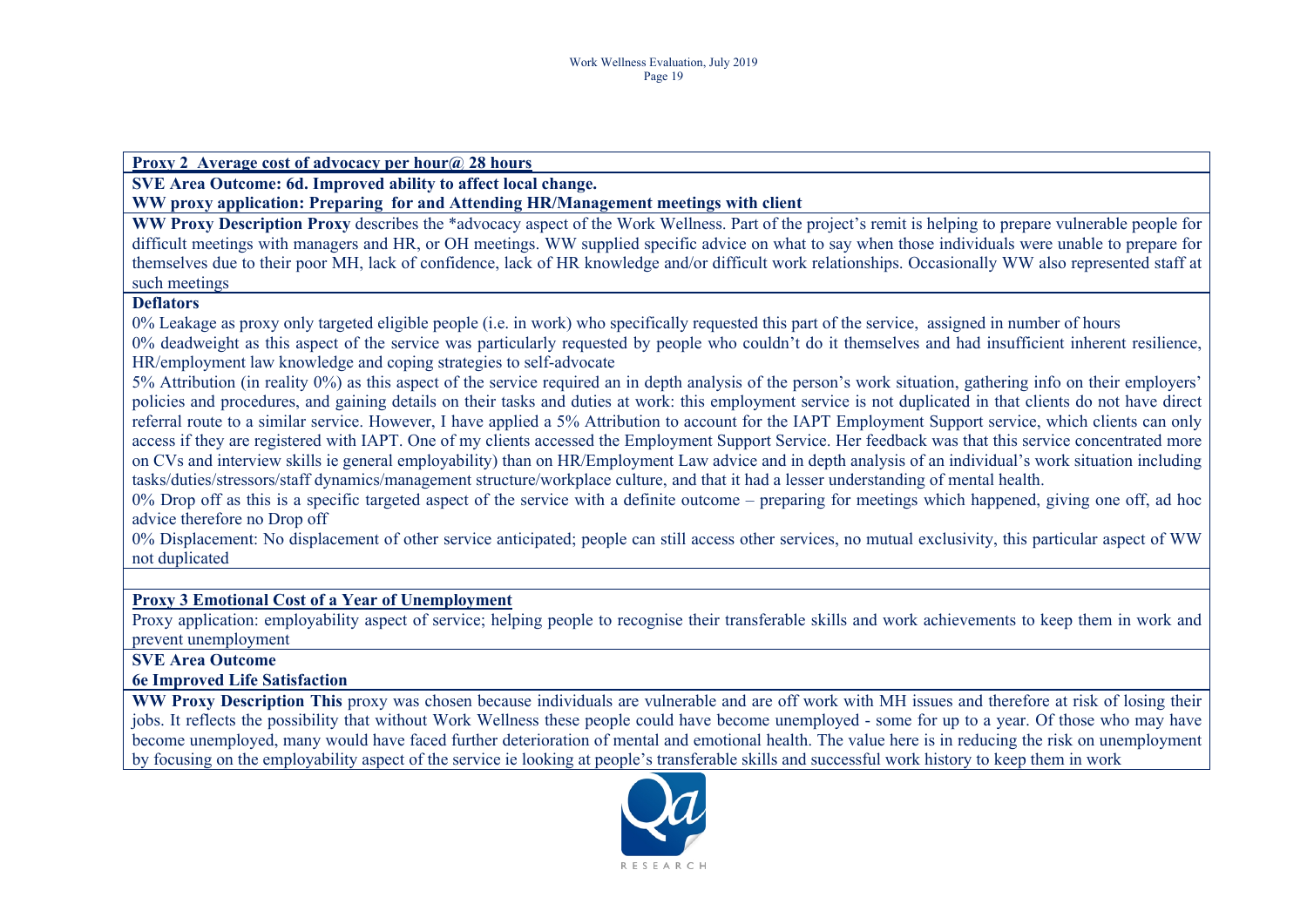59 people seen by WW are eligible (avg age 45) 34 returned to original post/new post/job retention 5 redundancy or other desired negotiated outcome, 16 outcome pending or Long Term Sick beyond project end: so 39 out of 59 been prevented from entering unemployment and 16 not entered unemployment, as *things stand at end of year.*

As it is hard to predict how many of the remaining 16 pending will return to employment I have assumed 50% will, therefore I have added 8 to the figure of 34 remaining in employment: so 42 people of 70 people seen by Work Wellness were prevented from falling into unemployment, remaining there for a year *and experiencing related emotional costs*

#### **Deflators:**

0% Leakage as number of people inputted – \*42 – taking into account participants already discounted due to ineligibility (already unemployed); those who became unemployed during Work Wellness (redundancy, medical dismissal, settlement agreement, etc.), and 50% of those whose outcome was pending at end of project (assumption that the other 50% would return to work)

*(\*one client confirmed new job at end Jan 2019 so figure changed to 43)*

Deadweight: \*20% of those 42 in work, who, without WW intervention, may have fallen into long term unemployment :

-\*people who are in work (WW target group) are unlikely to be out of work for longer than 21.5 weeks (US stat) therefore not likely to experience a full year of unemployment. However, as this is a **vulnerable** group they are perhaps more at risk, if falling into unemployment, of being unemployed for longer. Therefore, a percentage, without WW support, might feel emotional effects of unemployment for up to a year

- individuals' inherent resilience and coping strategies (including medication) specific to this proxy ie mental health recovery and recognition of own skills *and contribution to their jobs: approximate* percentage of people would have **eventually** returned to work due to financial need/attendance policy/boredom, etc and avoided unemployment

\* relatively high figure to reflect the fact that a vear is a long time, and many clients, who might have become unemploved without the help of WW, would *not necessarily have remained unemployed for a full year due to their recent history of employment*

10% Attribution to account for supportive Line Managers, GPs/other health interventions in ensuring a person is not unemployed for up to a year; related but not duplicated employment related services in the city, e.g. Ways to Wellbeing, LACs, IAPT Employment Advisers, Experience Counts, and ACAS, MIND, Kyra etc. which might reduce the emotional costs of unemployment for up to a year

5% Drop off- very difficult to estimate; 5% as a 'token' estimate because cannot guarantee or account for tracking outcomes for each client after end of project.

0% Displacement: No displacement of other service anticipated; people can still access other mental health support and employment support this aspect of WW not replicated as a direct referral IAPT ES not direct access. no mutual exclusivity with other services

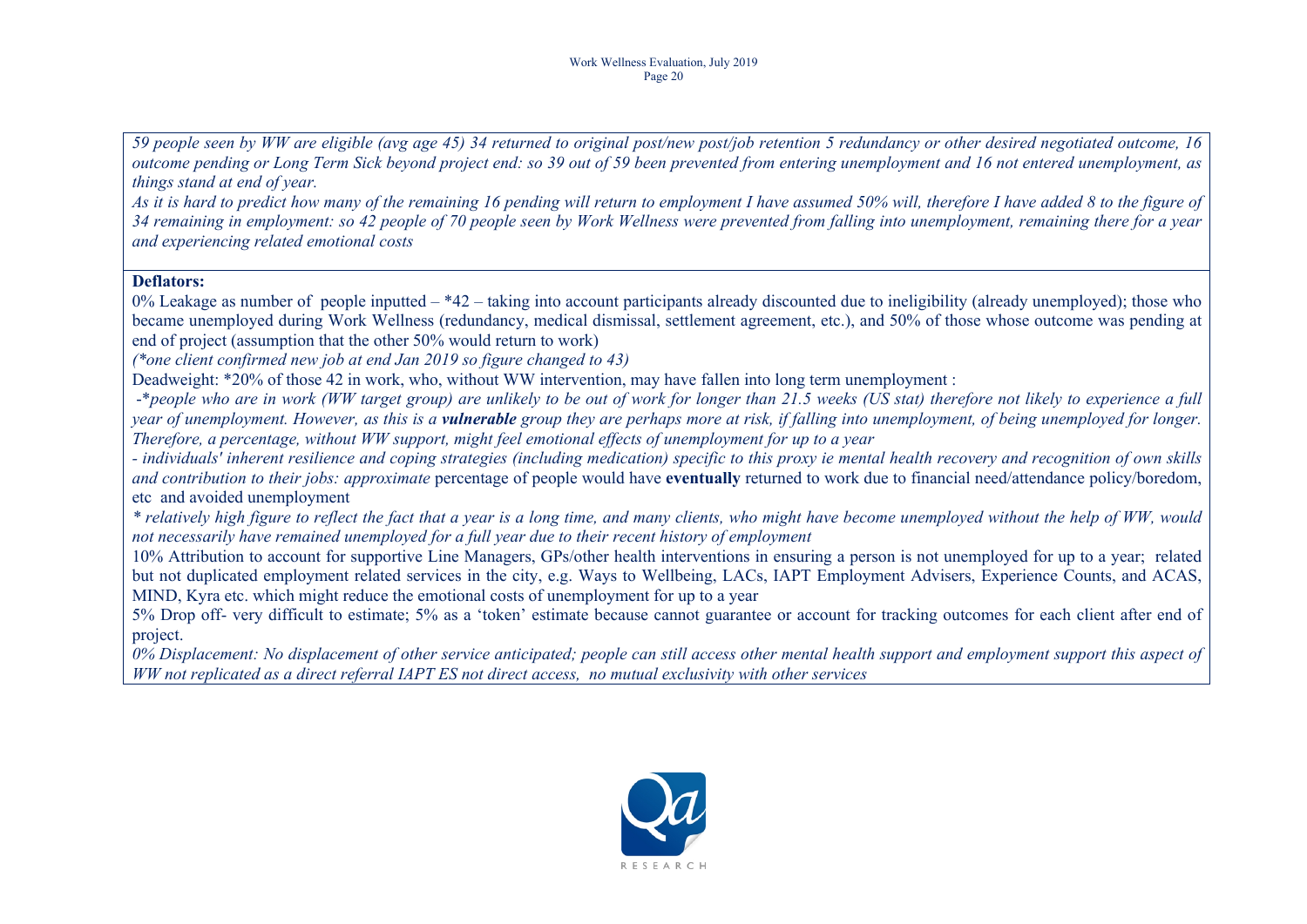**Proxy 4 Improved Mental Health**

**SVE Area Outcome**

**5b. improved health and weIl-being for local residents**

Proxy Application Improvement in Mental Health, including work related stress, anxiety and depression; focuses on wellbeing aspect of work

**WW proxy description:** Proxy chosen as it highlights the wellbeing aspect of Work Wellness working 1-1 on improving people's confidence, encouraging them to recognise and value their attributes, discuss personal challenges and helping rebuild self-esteem;

#### **Deflators:**

Leakage at 16 % to account for the people who benefited from improved mental health who are not eligible for project(i.e. are unemployed) but none the less received at least one intervention, plus appropriate signposting or referral to other service;

10% deadweight to account for personal resilience and coping strategies ; ie those whose general MH would have improved without WW intervention

15% attribution to GP time on mental health support at ratio of 10 min appointment to 1 hour WW appointment, but only every three weeks avg compared with weekly/bi weekly WW appointment, and to account for any mental health improvements as a result of engagement with mental health groups/charities, NHS statutory services, such as CPN, IAPT service, counselling, medication impact (rarely accessed as very long NHS waiting list and expensive if private) Slighter higher attribution to GPs as MH not work focused proxy, and they don't have work specialism but may have MH one

5% Drop off- very difficult to estimate; 5% as a 'token' estimate (Can't track each client after project ends)

0% Displacement: No displacement of other service anticipated; people can still access other mental health support services, no mutual exclusivity

**Proxy 5 Improved Organisation Culture leading to more motivated staff: average cost of replacing an employee**

**SVE Area Outcome 2D Improved efficiency and dynamism of community and voluntary sector**

Proxy application: Focuses on Work Wellness ability to improve motivation of emplovee and prevent them leaving job, thereby saving on recruitment costs; WW also enables employee to share good practice so that there is a positive change in organisation culture. Managers can **improve as well, from advice and recommendations gained through Work Wellness which are shared by employee**

**WW proxy description** Improved motivation of staff due to involvement in Work Wellness and improved work place culture due to returning employee having positive effect on workplace mental health culture through sharing advice gained on Work Wellness and through own improved confidence; recruitment cost savings to the employer due to retention of rehabilitated staff member

#### **Deflators**

0 % leakage as only the 44 employed inputted

10% Deadweight to account for employee inherent motivation and ability to affect cultural change without intervention (lower deadweight for this proxy as it takes courage, confidence and knowledge of mental health to influence change amongst managers and this is a vulnerable group); the impact of these people's inherent resilience in retaining their jobs, thereby saving employers' recruitment costs

10% attribution to exceptional Line Management inherent good practice without outside intervention, helping to change culture and retain employee; and

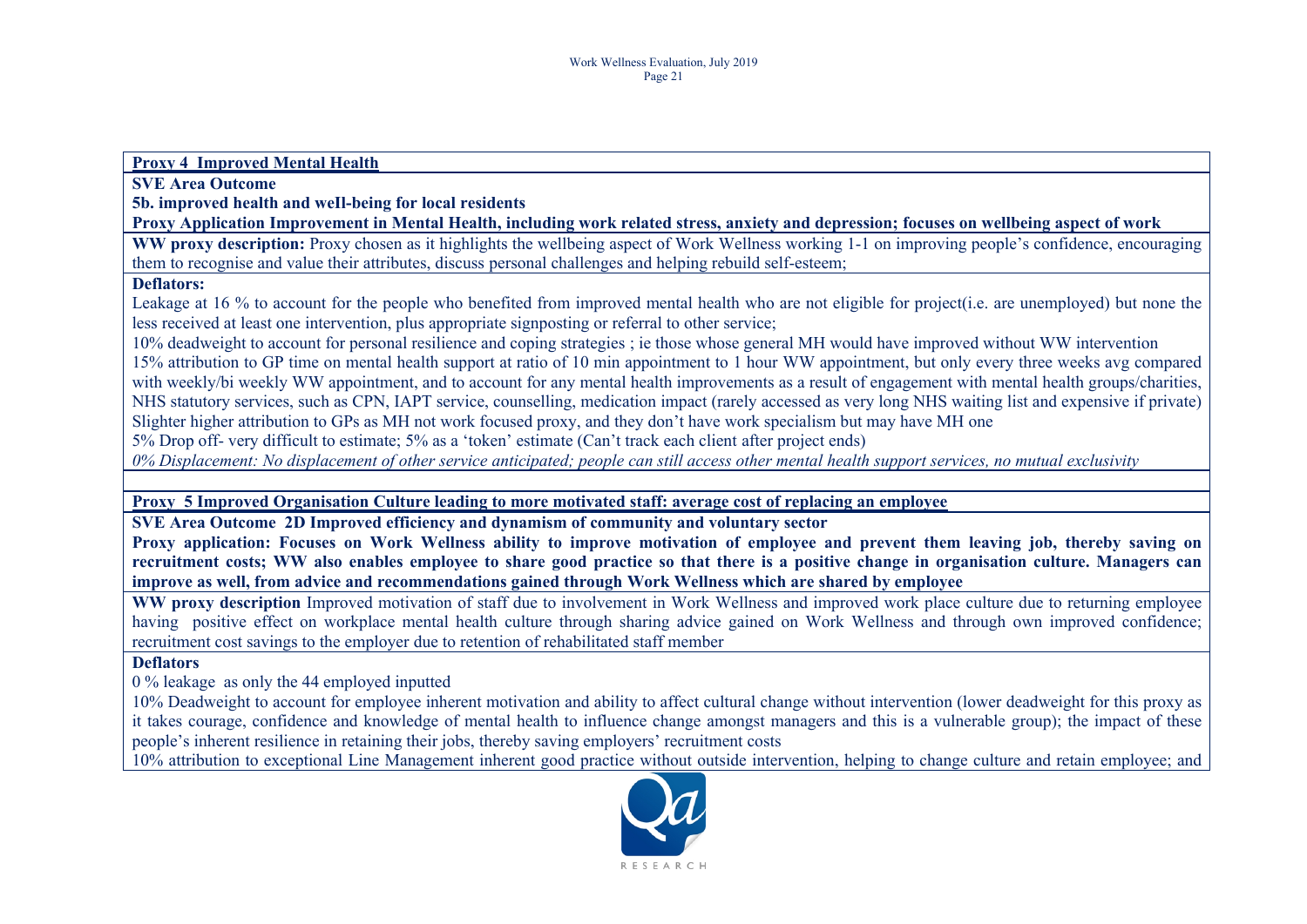GP/other MH intervention less impactful in this proxy as specific to work culture and lack specialist knowledge 5% Drop off- very difficult to estimate; 5% as a 'token' estimate (employees may leave of their own accord 0% Displacement as no equivalent service for this particular proxy has been identified; *people can still access other mental health support services and employment advice services, no mutual exclusivity*

#### **Proxy 6 Expert Employment Related HR advice @ 34 hours**

SVE Outcome Area 9 Provision of Expert Business Advice to VCSEs and SMEs (e.g. financial advice, legal advice, HR advice, HSE WW Proxy Application: WW advised several local employers on HR matters, Mental Health and employment law

WW proxy description: Proxy chosen to reflect WW work, either direct or via letters to clients FAO managers, on HR type advice e.g. RtW recommendations, MH best practice; including advice to CYC HR managers and M & S managers, Phased Returns, Stress Risk Assessments, Action Plan advice

0% Leakage as this aspect of the service specifically requested by organisations or clients FAO employers, as reflected in the hours assigned 0% deadweight as this is specific advice, tailored to individuals' work tasks and duties and organisation policies, procedures and culture and specific, expert recommendations were requested

0% Drop off as this is a specific targeted aspect of the service with a definite outcome –giving one off, ad hoc recommendations, therefore no Drop off 5% Attribution (in reality 0%) as this aspect of the service required an in depth analysis of the person's work situation, and or the organisation gathering info on the policies and procedures, and gaining details on tasks and duties at work: this employment service is not duplicated in that clients do not have direct referral route to a similar service. However, I have applied a 5% Attribution to account for the IAPT Employment Support service, which clients can only access if they are registered with IAPT. Unknown whether or not that service can provide HR, Legal Advice to SMES and other employers

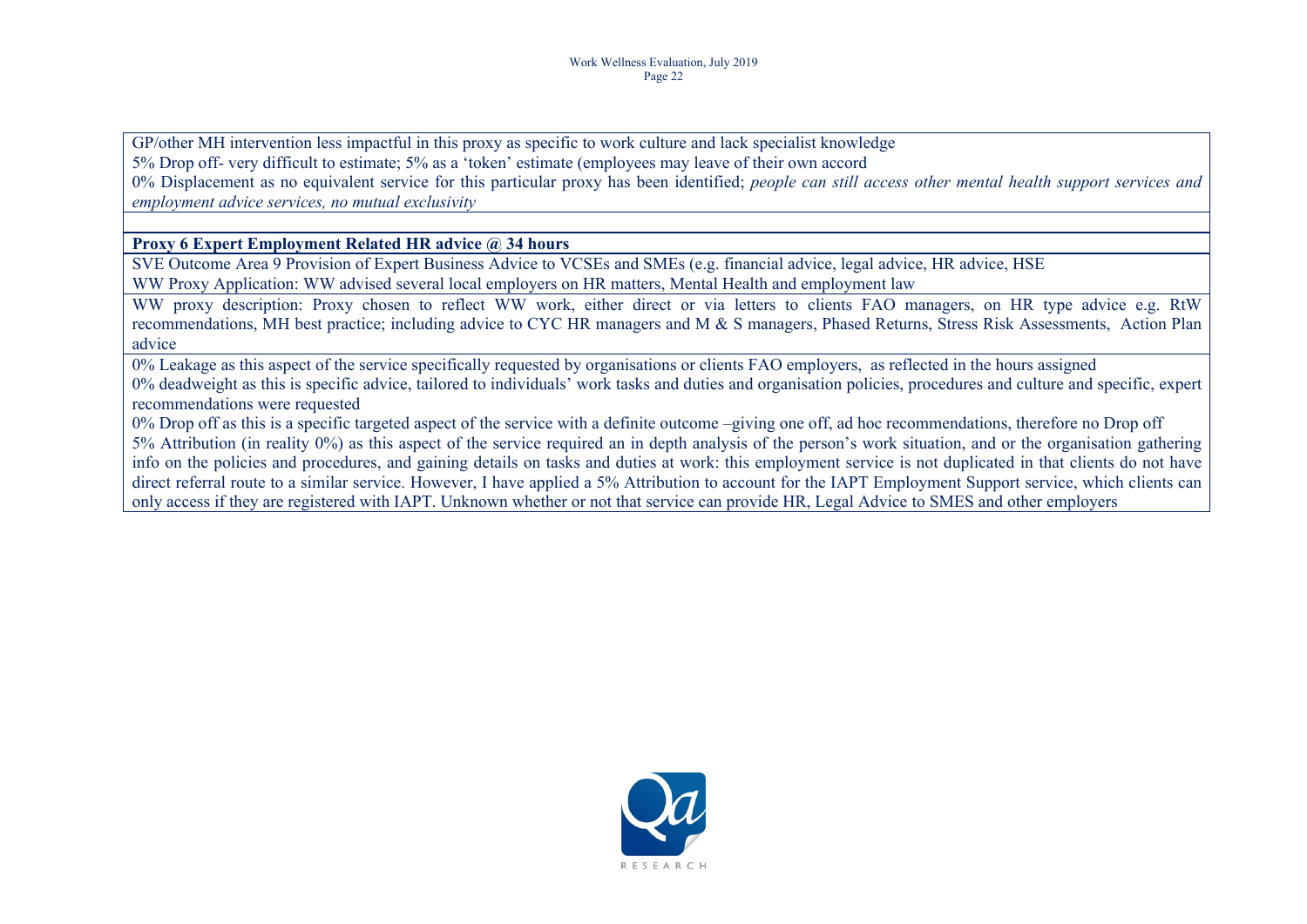#### **How the SVE works**

The SVE works by breaking a project down into different elements (proxies), and then working out the social return on investment for each proxy

↓ The cost savings for each proxy are then calculated (cost savings are based on current government approved research)

↓ A report is then generated combining each proxy's savings, and deducting input costs; a final calculation demonstrates the SROI for the project as a whole ↓

#### **Rationale**

The assumption is that projects save costs in a variety of ways because they have several beneficial impacts on recipients. Depending on the breadth of its offer, a project can claim cost savings across a range of areas – referred to as proxies. Work Wellness is such a holistic project, and can demonstrate SROI across a number of proxies. Our proxies were chosen from an existing list.

We also requested two additional proxies:

-Outcome: Community-based lifestyle activities including mental wellbeing Proxy: Networked wellness community programme = Social Prescribing element of project

-Outcome: Value from jobs and training services Proxy: Reduction in life satisfaction from unemployment: emotional costs of a year of unemployment

Below are the main areas in which Work Wellness has had an impact, many of which we were able to apply the SVE to:

- Mental health support, advice and information for employee
- Mental health awareness and advice to staff and managers (how to manage stress at work, implement coping strategies)
- Connecting people to community activity as part of a GP social prescribing service
- Helping implement best practice by directly advising employers; and by equipping individuals to impact on work place culture by sharing the good practice explored through Work Wellness
- HR related employment advice to staff and managers (Return to Work Interviews, Phased Returns, Reasonable Adjustments, etc)
- Wellbeing and confidence support, advice, techniques; and where to find supplementary information and resources

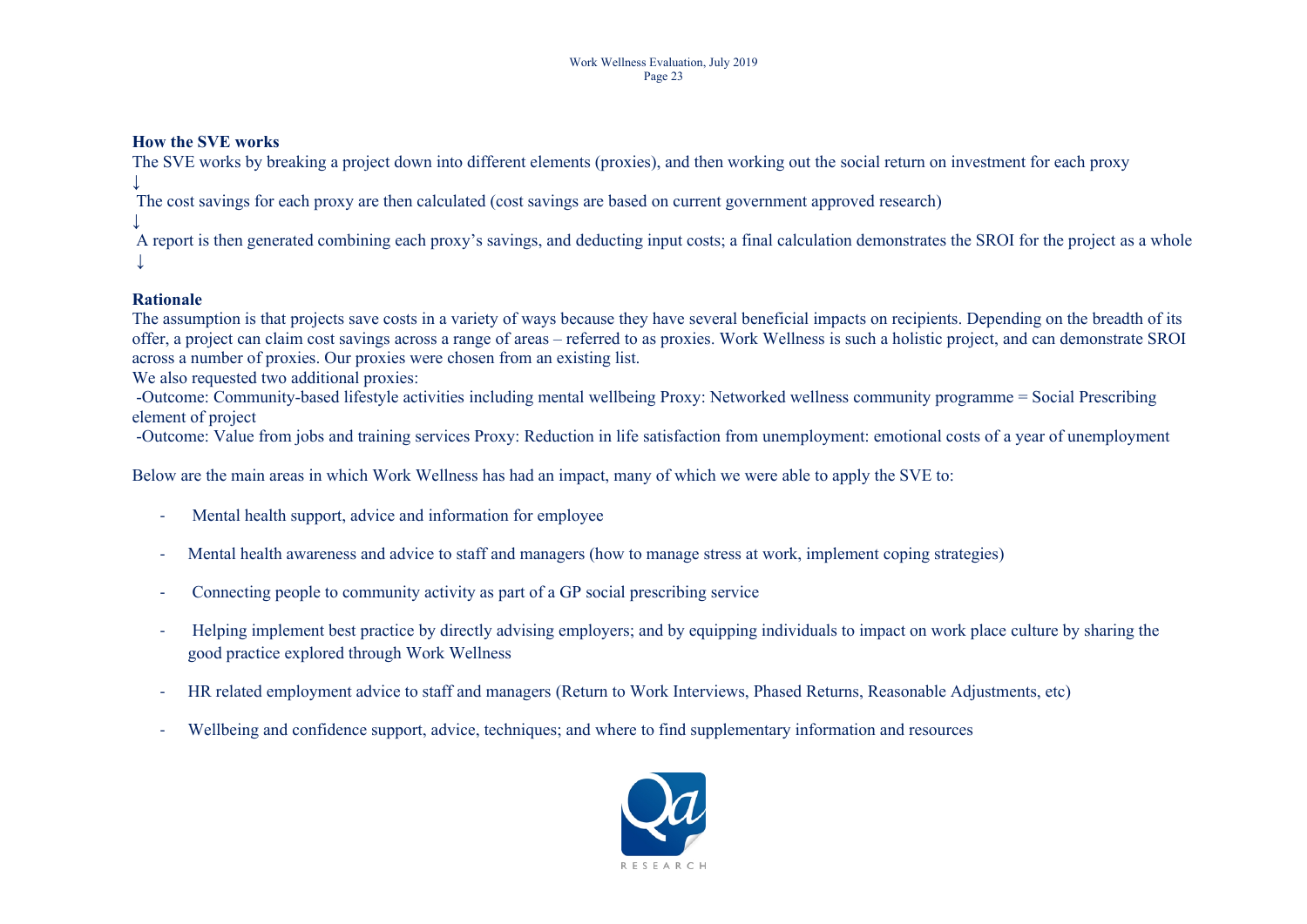- Transferable skills recognition to reintegrate back into job or other work; building self-esteem through acknowledgement of own skills, experience and talents
- CV building and interview tips and preparation

#### **Explanation of Deflators:**

Deflators are calculated to account for other services and contribution to outcomes. This can be individual action of from a group, such as social prescribing or an advocacy service. However, despite existence of these potential outcome contributors it cannot be guaranteed or expected that clients have accessed these or used their agency. More so, as vulnerable clients, they likely lack the confidence to access these services –and they may not have knowledge of them in the first place. There is also a potential economic limitation at play: while many of these complementary (but not duplicated) services operate free of charge, private counselling or coaching is relatively expensive at an average of £55 per hour. Often WW has signposted or referred clients to services they were unaware of. Due to clients potential to access services but not definite actual access, this analysis has assumed 'best case' of what services a clients may access. In addition there are waiting lists, eligibility factors, travel and schedule issues, and other factors which might limit access to such services that contribute to WW outcomes.

'Best case' assumption has been applied throughout this evaluation of Work Wellness to ensure no over-claim of outcomes. Therefore the SROI figure of approx. £9 is minimum estimated WW. It is highly likely the SROI is higher; however this analysis acknowledges the complexity of the social and community world, and the environmental, economic, health and social situation of clients.

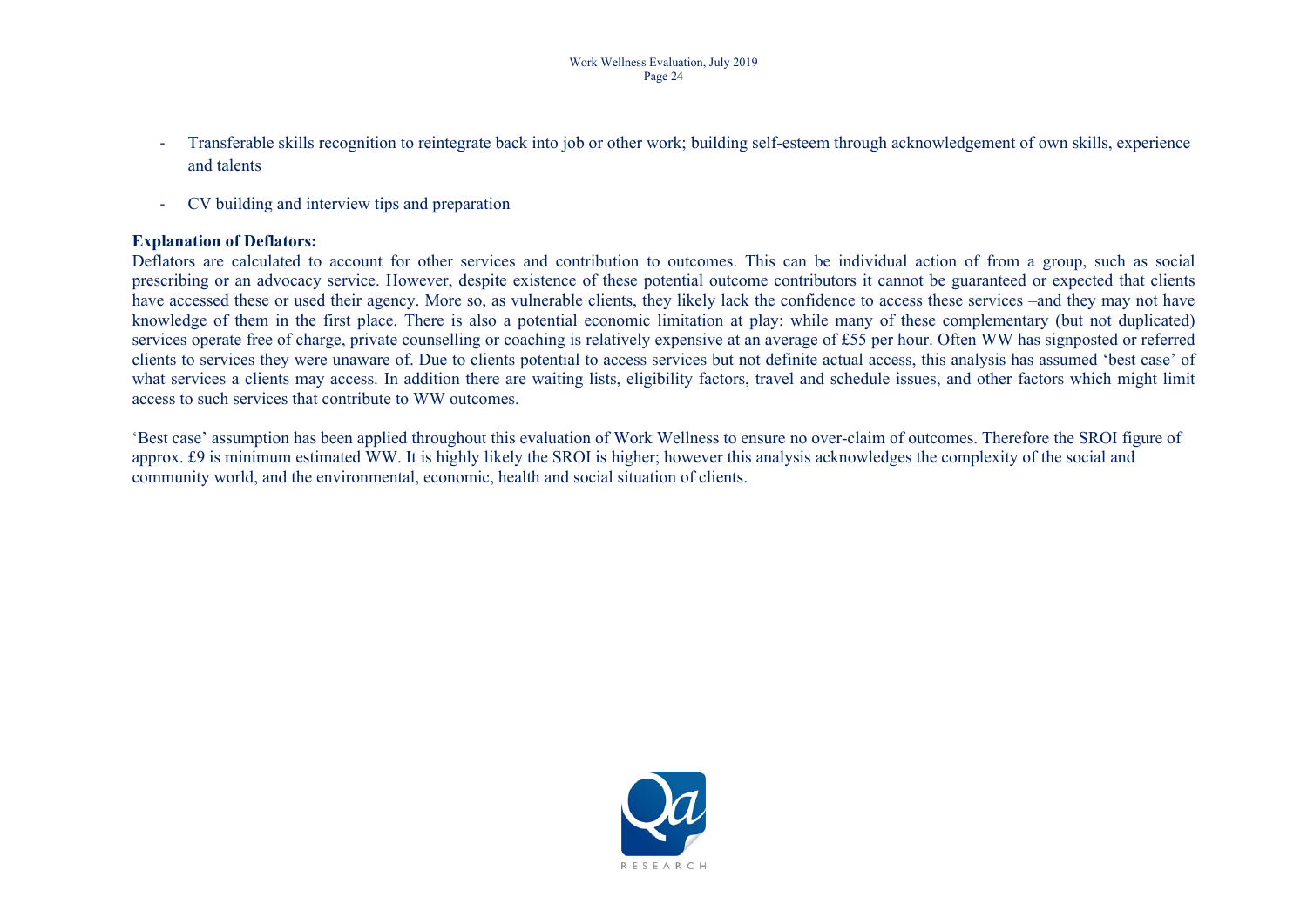## **Social Value Engine report**

| Output                                                                                                                        | <b>Outcome</b>                                                                                                                      | <b>Financial</b><br><b>Proxy</b>                                                                                       | <b>Unit Cost</b> | <b>Units</b> | <b>Time</b><br><b>Period</b> | Leakage | ht      | Deadweig Attributio<br>$\mathbf n$ | Drop-Off                               | <b>Displacem</b><br>ent | <b>Total</b><br><b>Annual</b><br><b>Return</b> | <b>Total</b><br>Project<br><b>Return</b> | <b>Source</b>                                                                                               |
|-------------------------------------------------------------------------------------------------------------------------------|-------------------------------------------------------------------------------------------------------------------------------------|------------------------------------------------------------------------------------------------------------------------|------------------|--------------|------------------------------|---------|---------|------------------------------------|----------------------------------------|-------------------------|------------------------------------------------|------------------------------------------|-------------------------------------------------------------------------------------------------------------|
| Improved<br>staff<br>motivation/ of<br>Improved<br>mental<br>health 'best voluntary<br>practice' in sector.<br>workplace Cost | 2d.<br>improved<br>efficiency<br>and<br>dynamism<br>community motivated<br>and<br>savings on an<br>recruiting employee<br>new staff | improved<br>organisatio<br>nal culture<br>leading to<br>more<br>staff<br>average<br>cost<br><sub>of</sub><br>replacing | £10,185.00 43    |              | 1 year                       | £0.00   |         |                                    | £43,795.50 £43,795.50 £21,897.75 £0.00 |                         | $\theta$                                       | £437,955.0 £437,955.0<br>$\theta$        | <b>CIPD</b>                                                                                                 |
| Value from $_{1}$ 6e.<br><b>Jobs</b><br>and<br><b>Training</b><br>Services<br>(for<br>Adults)                                 | <i>improved</i><br>life<br>satisfaction unemploy                                                                                    | emotional<br>cost of a<br>year<br>ment                                                                                 | of £1,086.00 43  |              | 1 year                       | £0.00   |         |                                    | £9,339.60 £4,669.80 £2,334.90 £0.00    |                         |                                                | £46,698.00 £46,698.00                    | The Social<br>Impact of<br>Housing<br>Providers,<br>Daniel<br>Fujiwara,<br>$2013$ (p31-<br>$\underline{32}$ |
| Communit 5b.<br>Lifestyle<br><b>Activities</b><br><b>Including</b><br>Mental<br>Wellbeing 5b                                  | health and wellbeing<br>for<br>residents. network                                                                                   | cost of a<br>Based improved community<br>well-being programme £38.11<br>local with<br><sub>a</sub><br>approach         |                  | 72           | 1 year                       | £219.51 | £274.39 | £548.78                            | £0.00                                  | £0.00                   | £2,743.92 £2,743.92                            |                                          | <b>PSSRU</b><br>Unit Costs<br>of Health<br>and Social<br>Care 2017<br>(p87)                                 |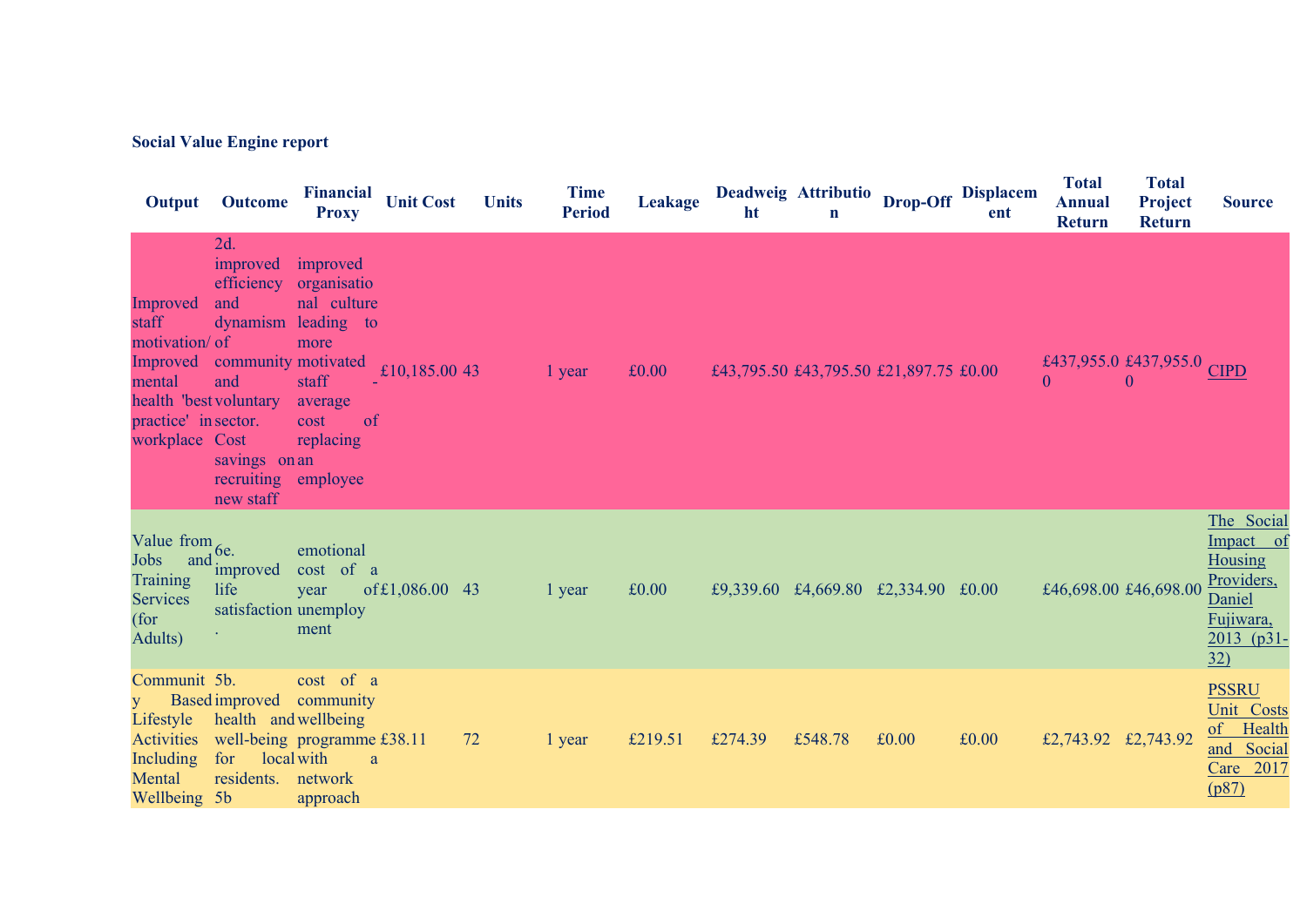#### Work Wellness Evaluation, July 2019 Page 26

| Output                                                                                                                                                       | <b>Outcome</b>                                                                                                                                                                                                                                                                 | <b>Financial</b><br><b>Proxy</b> | <b>Unit Cost</b> | <b>Units</b> | <b>Time</b><br><b>Period</b> | <b>Leakage</b> | ht    | Deadweig Attributio<br>$\mathbf n$ | Drop-Off | <b>Displacem</b><br>ent | <b>Total</b><br><b>Annual</b><br><b>Return</b> | <b>Total</b><br>Project<br><b>Return</b> | <b>Source</b>                                                                                    |
|--------------------------------------------------------------------------------------------------------------------------------------------------------------|--------------------------------------------------------------------------------------------------------------------------------------------------------------------------------------------------------------------------------------------------------------------------------|----------------------------------|------------------|--------------|------------------------------|----------------|-------|------------------------------------|----------|-------------------------|------------------------------------------------|------------------------------------------|--------------------------------------------------------------------------------------------------|
| Improveme improved<br>nt<br><i>including</i><br>work<br>related<br>stress and nt<br>anxiety, as mental<br>a result of health,<br>Work<br>Wellness<br>Adviser | Improved<br>health and<br>wellbeing<br>for local<br>residents<br>5b.<br>in health and<br>wellbeing, well-being<br>for local<br>residents.<br>Improveme improved<br>$\sin$ <sup>1</sup><br>engagemen particularly<br>with work<br>related<br>stress,<br>anxiety and<br>low mood | mental<br>health                 | £0.00            | 72           | 1 year                       | £0.00          | £0.00 | £0.00                              | £0.00    | £0.00                   | £0.00                                          | £0.00                                    | <b>Citizens</b><br><b>Advice</b><br>Bureau,<br>Modelling<br>Our Value<br>to Society<br>2015-2016 |
| Advocacy                                                                                                                                                     | 6d.<br>improved<br>ability to<br>affect local<br>change.<br>Preparing<br>for<br>and<br>Attending                                                                                                                                                                               | average<br>cost<br>advocacy      | of £36.00        | 28           | 1 year                       | £0.00          | £0.00 | £50.40                             | £0.00    | £0.00                   | £1,008.00 £1,008.00                            |                                          | Children<br>Society,<br>Calculating<br>Cost                                                      |

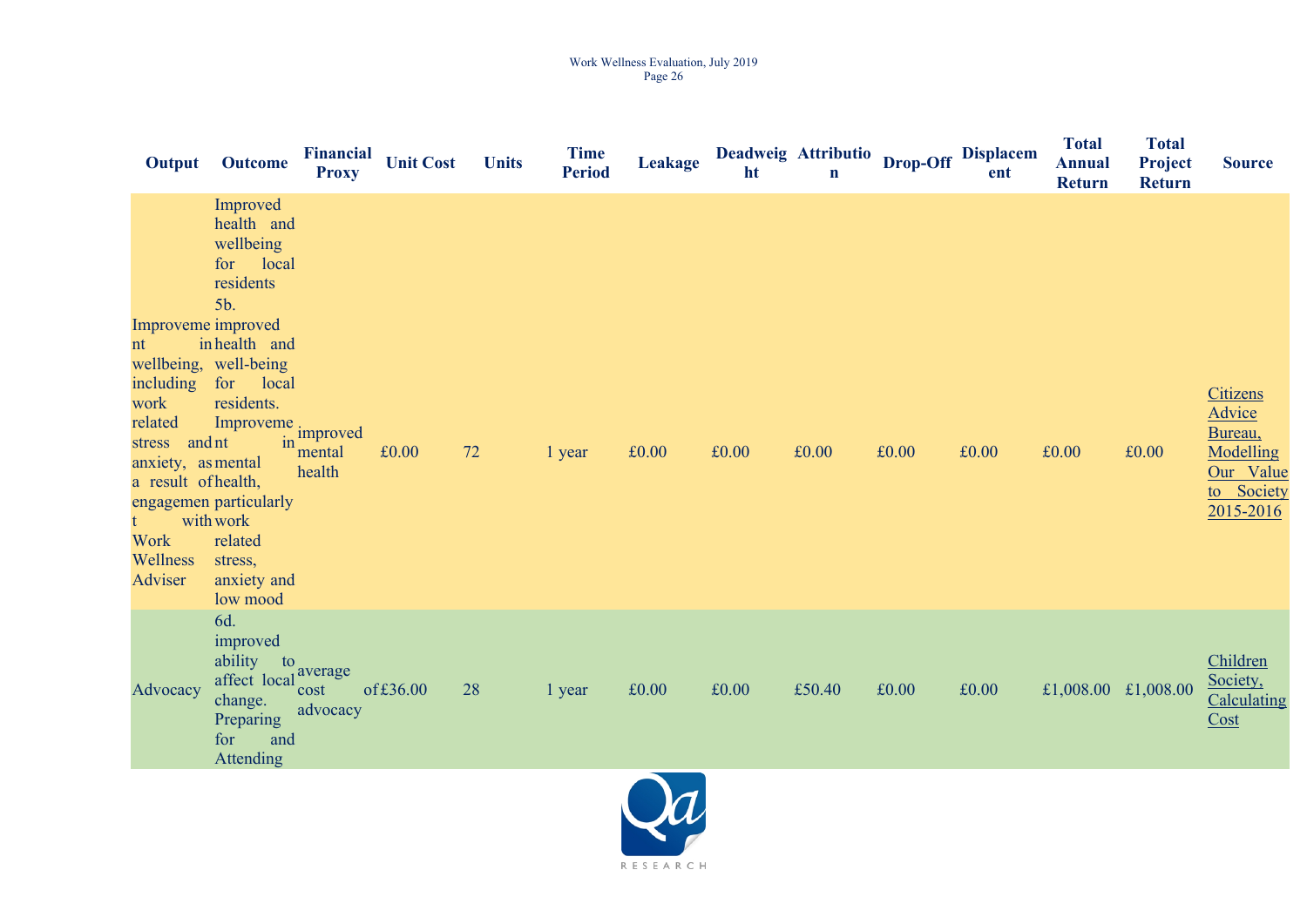#### Work Wellness Evaluation, July 2019 Page 27

| Output                                       | <b>Outcome</b>                                                                                                                                     | <b>Financial</b><br><b>Proxy</b>                                                                                                                     | <b>Unit Cost</b> | <b>Units</b> | <b>Time</b><br><b>Period</b> | <b>Leakage</b> | ht    | Deadweig Attributio<br>$\mathbf n$ | Drop-Off | <b>Displacem</b><br>ent | <b>Total</b><br><b>Annual</b><br><b>Return</b> | <b>Total</b><br>Project<br><b>Return</b> | <b>Source</b>                        |
|----------------------------------------------|----------------------------------------------------------------------------------------------------------------------------------------------------|------------------------------------------------------------------------------------------------------------------------------------------------------|------------------|--------------|------------------------------|----------------|-------|------------------------------------|----------|-------------------------|------------------------------------------------|------------------------------------------|--------------------------------------|
|                                              | HR/Manag<br>ement<br>meetings<br>with client                                                                                                       |                                                                                                                                                      |                  |              |                              |                |       |                                    |          |                         |                                                |                                          |                                      |
| Expert<br>nt<br><b>HR</b><br>legal<br>advice | national<br>toms<br>Employme framework.<br>based Recommen<br>and dations for financial<br>Return<br>$\circ$ to<br>Work and $\int_1^a$<br>HR advice | provision<br>of expert<br>business<br>advice<br>to<br>and<br>vcses<br>smes $(e.g. £84.00)$<br>$\int_a$ advice<br>legal<br>advice / hr<br>advice/hse) |                  | 34           | l year                       | £0.00          | £0.00 | £142.80                            | £0.00    | £0.00                   |                                                | £2,856.00 £2,856.00                      | National<br><b>TOMS</b><br>Framework |

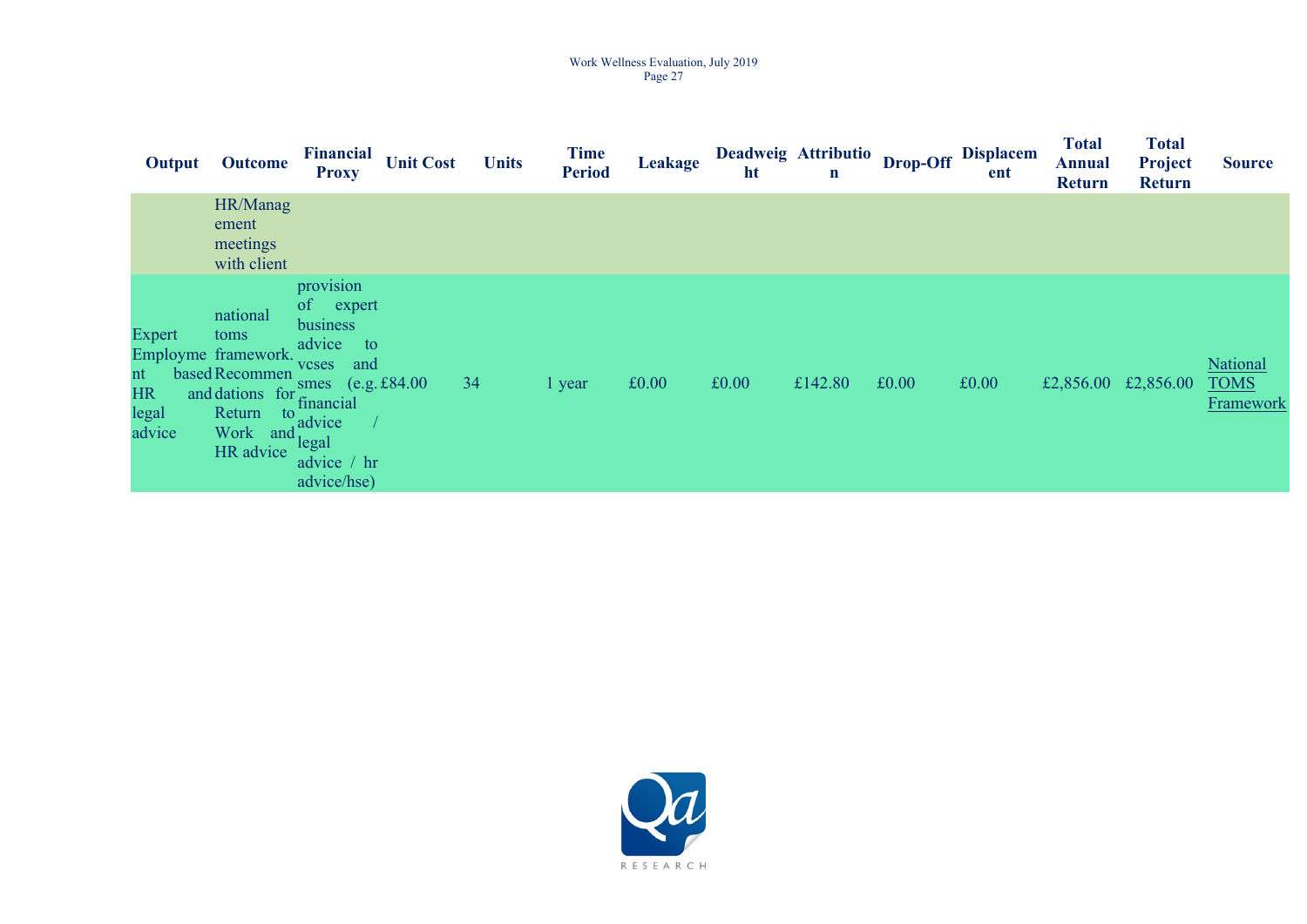| Returns                             |             |
|-------------------------------------|-------------|
| 1. Active, Inclusive and Safe £0.00 |             |
| 2. Well Run                         | £437,955.00 |
| 3. Environment                      | £0.00       |
| 4. Well Designed and Built          | £0.00       |
| 5. Well Connected                   | £2,743.92   |
| 6. Fair to Everyone                 | £47,706.00  |
| 7. Thriving                         | £0.00       |
| 8. Well Served                      | £0.00       |
| National TOMS Framework £2,856.00   |             |
| <b>Added by User</b>                | £0.00       |

| Expenditure                                                                    |                      |
|--------------------------------------------------------------------------------|----------------------|
| Direct Costs                                                                   | £40,000.00           |
| Other: Equipment                                                               | $\mathbf f$          |
| Other: Advice                                                                  | £                    |
| Other: Borrowing                                                               | £                    |
| Other: Expertise                                                               | £                    |
| Other: Mentoring                                                               | £                    |
| Other: Volunteering                                                            | £                    |
|                                                                                | £40,000.00           |
| Less                                                                           |                      |
| Leakage                                                                        | £219.51              |
| Deadweight                                                                     | £53,409.49           |
| Attribution                                                                    | £49,207.28           |
| Drop-Off                                                                       | £24,232.65           |
| Displacement                                                                   | £0.00                |
| Total Return after leakage, deadweight, attribution, drop-off and displacement | £388,424.64          |
| Total Expressed as a Net Present Value                                         | £364,191.98          |
| The Gross Social Value                                                         | The Net Social Value |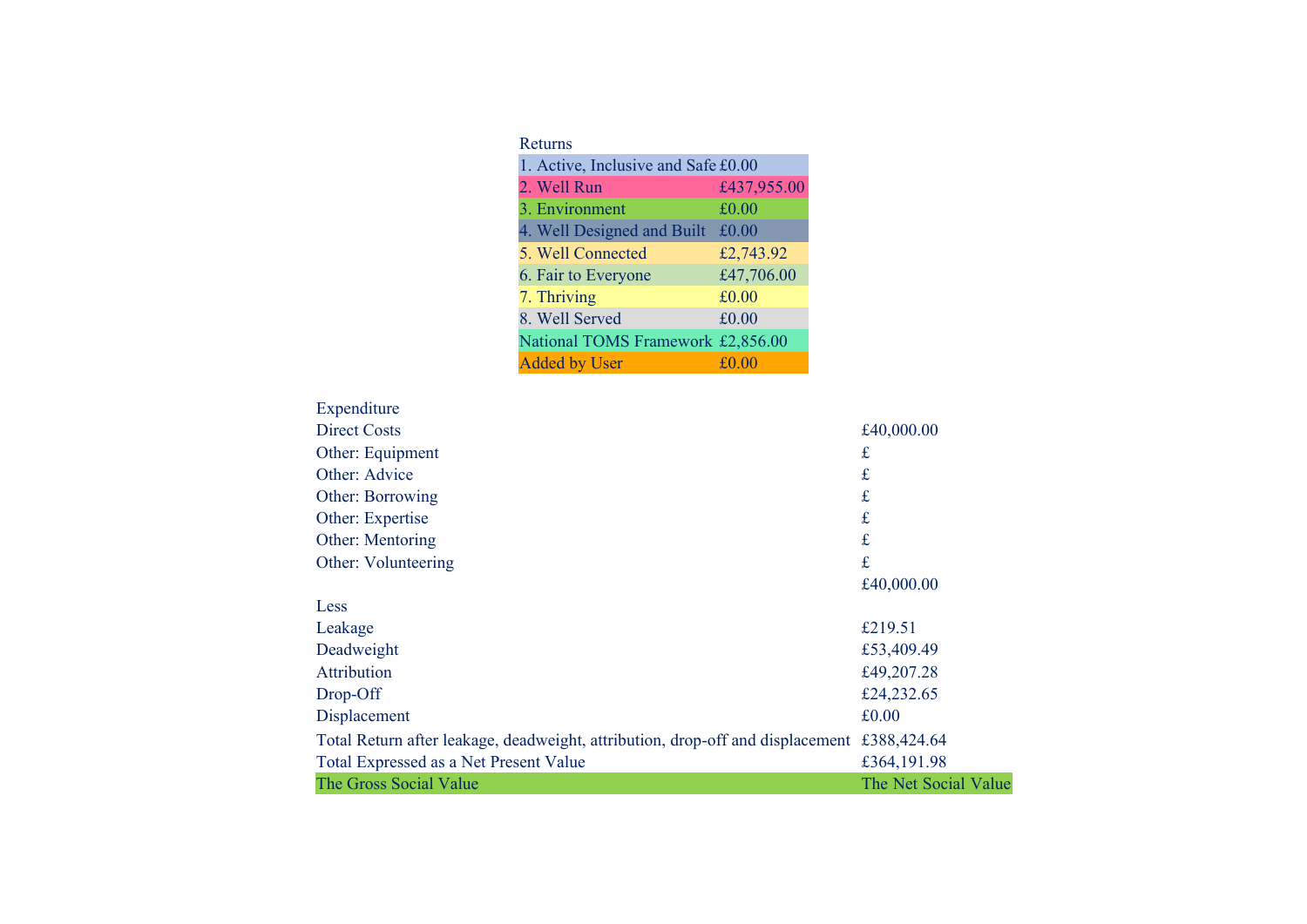## is £12.28/£1 is  $\text{\pounds}9.10/\text{\pounds}1$

| Value from Jobs and Training Services (for Adults)                                                                                                                                     | see separate document for proxy description                                                                                                                                                                                    |
|----------------------------------------------------------------------------------------------------------------------------------------------------------------------------------------|--------------------------------------------------------------------------------------------------------------------------------------------------------------------------------------------------------------------------------|
| Community Based Lifestyle Activities Including Mental Wellbeing                                                                                                                        | Number of Units: per person.                                                                                                                                                                                                   |
| Improvement in wellbeing, including work related stress and anxiety, as a result of See separate supporting document for description of proxy<br>engagement with Work Wellness Adviser |                                                                                                                                                                                                                                |
| Advocacy                                                                                                                                                                               | Hours of Advocacy: see supporting document for full description of proxy                                                                                                                                                       |
| Expert Employment based HR and legal advice                                                                                                                                            | 34 hours of WW advice to local employers on HR matters, including RtW recommendations, MH best practice, Phased Retunrs, Stress Risk<br>Assessments, Action Planning - either direct or through letters to client FAO employer |
| Improved staff motivation/Improved mental health 'best practice' in workplace                                                                                                          | See separate supporting document for explanation of deflators                                                                                                                                                                  |
| Value from Jobs and Training Services (for Adults)                                                                                                                                     | See separate supporting document for explanation of deflators                                                                                                                                                                  |
| Community Based Lifestyle Activities Including Mental Wellbeing                                                                                                                        | See supporting document for full explanation of this proxy and deflators                                                                                                                                                       |
| Improvement in wellbeing, including work related stress and anxiety, as a result of See supporting document for explanation of deflators<br>engagement with Work Wellness Adviser      |                                                                                                                                                                                                                                |
| Advocacy                                                                                                                                                                               | See supporting document for explanation of deflators                                                                                                                                                                           |
| Expert Employment based HR and legal advice                                                                                                                                            | Separate document describing Proxy, including details of Deflators                                                                                                                                                             |

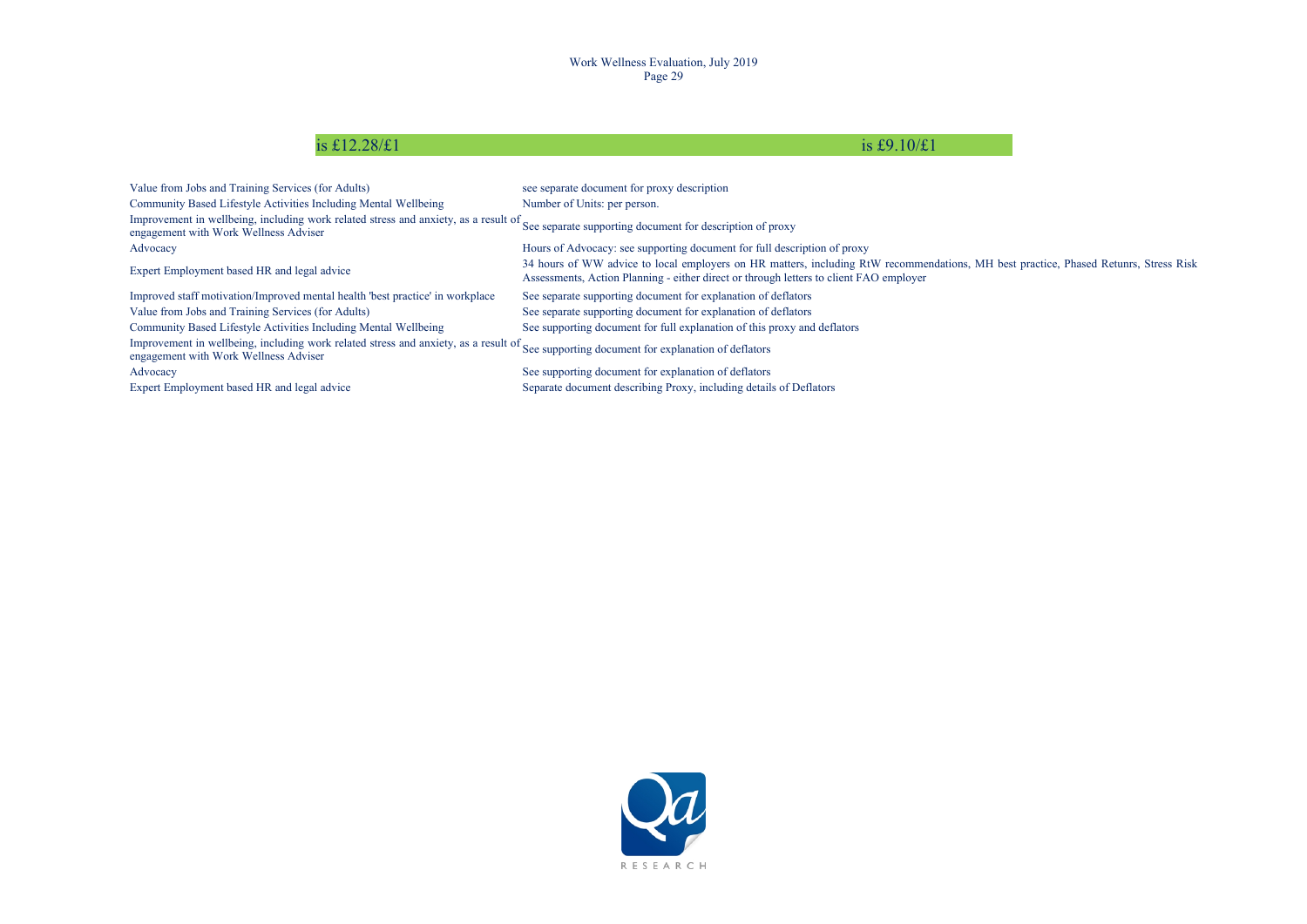### <span id="page-29-0"></span>**7.2 Work Wellness social value assessment proposed methodology**

The aim of the research is to collect evidence of the programme producing a social return on investment, using the Social Value Engine to:

- measure the economic and social impact and health benefits of keeping people in work who are primarily over 50 and experiencing mental health problems,
- identify the activities and conditions that provide the success factors to enable people back into work.

The methodology comprises the following stages and collection methods.

- 1. Baseline setting which involves gathering data on the evidence of need and demand for this service including:
	- statistical data on days lost from work by people over 50 for reasons of mental ill health,
	- other provision made locally that aims to meet the same need,
	- $\epsilon$  the demand on primary health care and mental health services by people over 50 with mental ill health, (figures available from CCG and local Mental Health Trust)
	- collection of statistical information: numbers seen and financial resources committed to the project.
- 2. Interviews with managers who have taken part, using a semi structured survey form to find out:
	- the usefulness of the advice on collaborative approaches.
	- what practical changes in the workplace it had led to,
	- identification of any cultural shifts that have taken place,
	- evidence of staff retention,
	- evidence of reduced absence through sickness.
	- evidence of increased productivity.
- 3. Interviews with advisers using a discussion guide to find out:
	- where did referrals come from?
	- what work based advice and support were you asked to deliver?
	- what signposting and referrals did you make?
	- examples of particular successes.
- 4. Interviews with key stakeholders, including GPs or Practice Managers from sponsoring practices and other referrers to find out:
	- any noticeable change in numbers of people over 50 in work being seen with mental health issues
	- reduction in sickness absence certifications for this reason
	- reduction in referrals to mental health services
	- any decrease in clinical prescribing for mental health issues in patients over 50,
	- any new contacts with other services or agencies in the voluntary and community sector.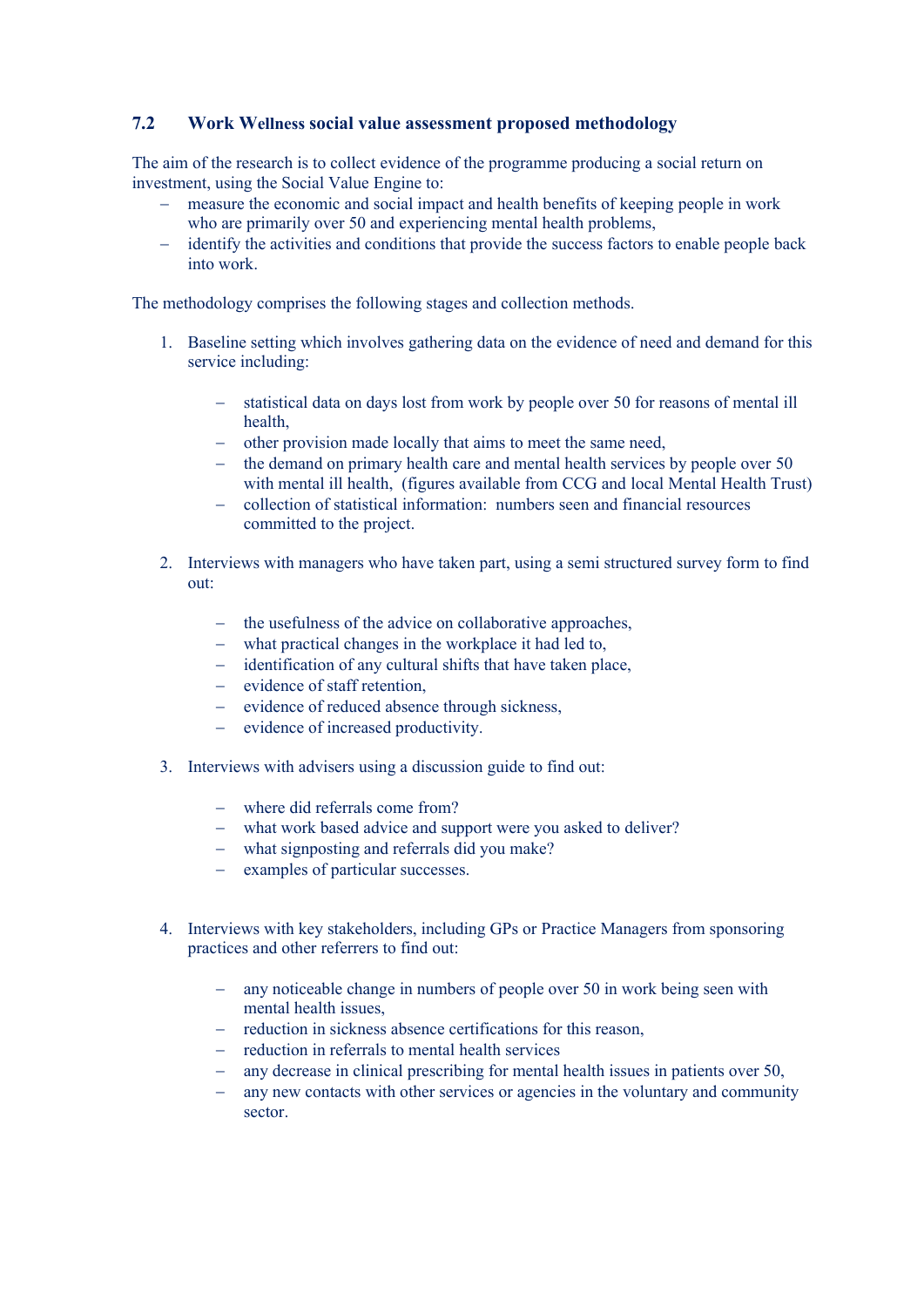- 5. Interviews with people who have received the service using a discussion guide to gather information about:
	- what other groups, activities, services, support and resources have been accessed as a result of this intervention,
	- any changes in lifestyle made as a result of the intervention,
	- what were the results of attending a meeting with managers,
	- how well prepared they felt,
	- have they identified any transferable skills that can enable them to move into other employment?
	- improved self-esteem and ability to cope with personal challenges,
	- what other strategies they were using to deal with the issue,
	- how long the effect of the intervention has lasted or is likely to last,
	- any other services they were using that they stopped using once involved in this programme?
	- any other services they were using at the same time for the same purposes,
	- how useful was the action planning process,
	- time lost from work due to sickness since the intervention, if any.